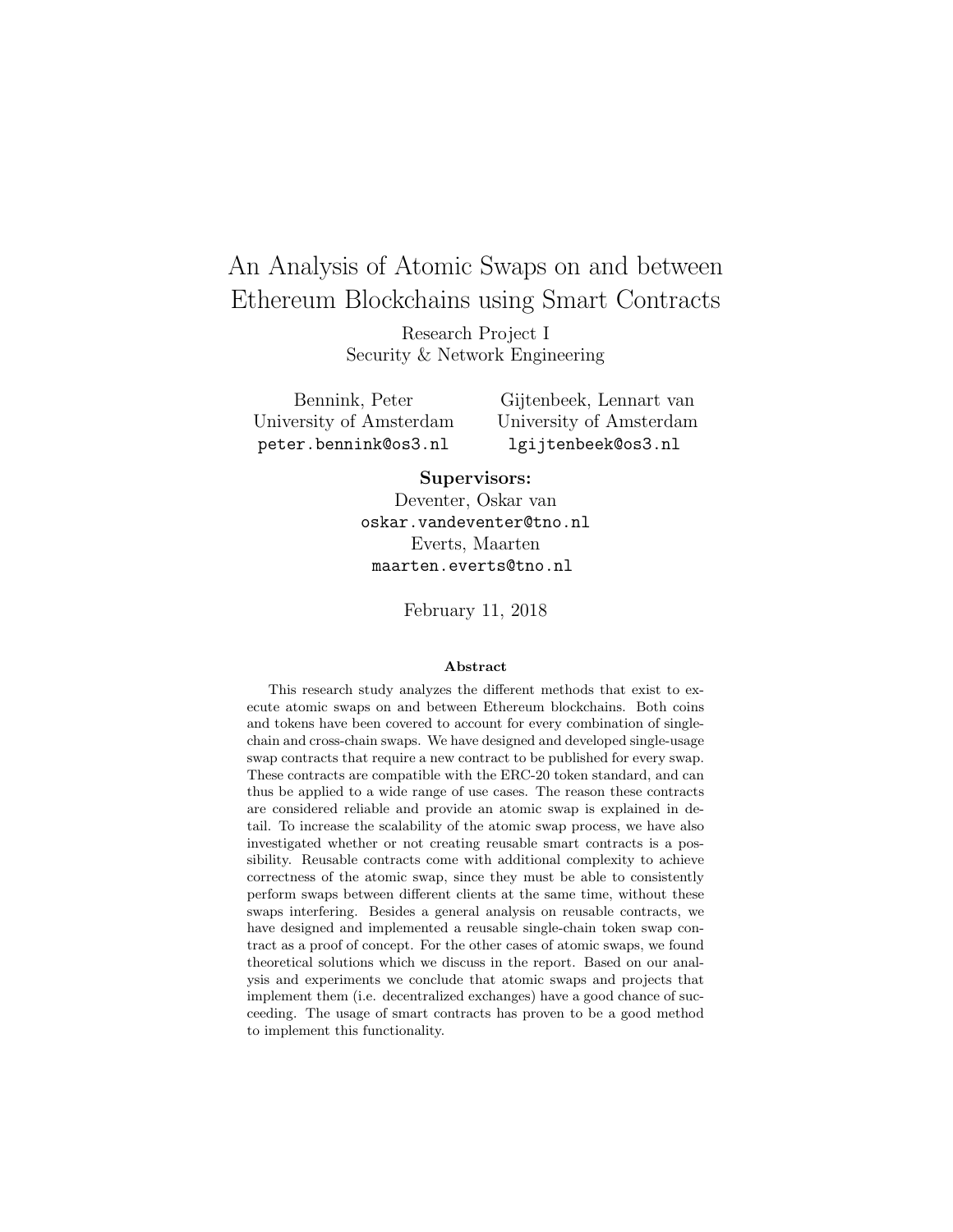# Contents

| 1        |                           | Introduction |                                                                               | 3              |
|----------|---------------------------|--------------|-------------------------------------------------------------------------------|----------------|
| $\bf{2}$ | Objectives                |              |                                                                               |                |
|          | 2.1                       |              |                                                                               | 4              |
| 3        | Literature study<br>5     |              |                                                                               |                |
|          | 3.1                       |              |                                                                               | 5              |
|          |                           | 3.1.1        | Smart contracts $\dots \dots \dots \dots \dots \dots \dots \dots \dots \dots$ | 5              |
|          |                           | 3.1.2        |                                                                               | 6              |
|          |                           | 3.1.3        |                                                                               | $\overline{7}$ |
|          | 3.2                       |              |                                                                               | 7              |
| 4        | Design and Implementation |              |                                                                               |                |
|          | 4.1                       |              |                                                                               | 9              |
|          |                           | 4.1.1        | Single-chain token swap $\ldots \ldots \ldots \ldots \ldots \ldots \ldots$    | 10             |
|          |                           | 4.1.2        | Single-chain coin-token swap $\ldots \ldots \ldots \ldots \ldots$             | 12             |
|          | 4.2                       |              |                                                                               | 14             |
|          |                           | 4.2.1        |                                                                               | 15             |
|          |                           | 4.2.2        | Cross-chain token swap $\dots \dots \dots \dots \dots \dots \dots$            | 16             |
|          |                           | 4.2.3        | Cross-chain coin-token swap                                                   | 17             |
|          | 4.3                       |              |                                                                               | 18             |
| 5        | <b>Discussion</b><br>21   |              |                                                                               |                |
|          | 5.1                       |              |                                                                               | 21             |
|          |                           | 5.1.1        | Off-chain communication                                                       | 21             |
|          |                           | 5.1.2        | Attack vectors                                                                | 22             |
|          |                           | 5.1.3        |                                                                               | 22             |
|          |                           | 5.1.4        | Atomic swaps on other blockchains                                             | 23             |
|          |                           | 5.1.5        | Analysis of decentralized exchanges                                           | 23             |
| 6        | Conclusion                |              |                                                                               | 23             |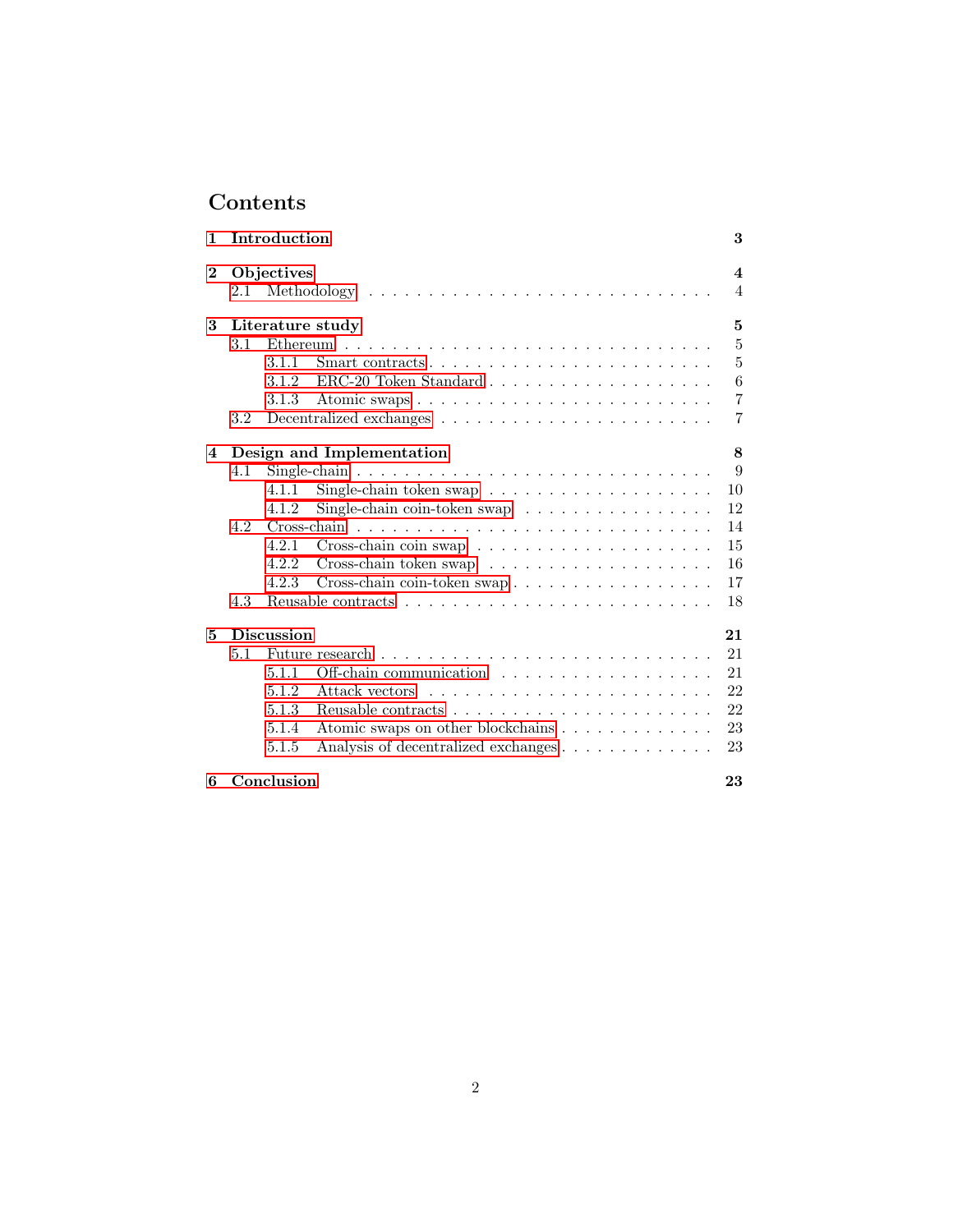# <span id="page-2-0"></span>1 Introduction

Due to the popularity of cryptocurrencies, the number of coins and tokens as well as blockchains is steadily increasing. Currently, third parties are needed to exchange coins and tokens between wallets. Both parties send their funds to the exchange, and the exchange then sends them to the opposite party. Exchanges typically charge a fee for this. They are the trusted third party, but in recent years these exchanges have on multiple occasions in some way broken this trust [\[12,](#page-24-0) [20,](#page-25-0) [19,](#page-25-1) [2\]](#page-24-1). The centralization of these exchanges stands in stark contrast to the typically decentralized blockchain technology, which makes them a major weakness.

The concept of atomic swapping has been receiving a lot of media attention, since it aims to resolve the problem explained above [\[11\]](#page-24-2). An atomic swap is an exchange of funds (coins and/or tokens) that either happens completely or not at all. This happens without the funds going through a third party, which means that the centralized exchanges seen today would be playing a different role. They would only negotiate transactions between clients, but the actual transaction of funds would happen between the two clients. One could argue that this increases the decentralization (and therefore security and reliability) of the entire blockchain infrastructure.

In this research paper, the newest developments regarding atomic swaps are investigated. We performed an analytical study of the different possibilities for executing atomic swaps with respect to tokens and coins. With the knowledge gained from this study we developed our own atomic swap implementations. The main focus is the Ethereum blockchain  $[14, 6]$  $[14, 6]$ , as this is currently the biggest blockchain-based platform in terms of the number of different active tokens. <sup>[1](#page-2-1)</sup> The two types of atomic swaps that we investigate are swaps on a single blockchain (single-chain), and swaps between two separate blockchains (crosschain). Within these two categories we can further identify different cases of atomic swaps based on the two types of funds that are swapped, namely coins or tokens. This gives us the following five different types of atomic swaps: single-chain token swaps, single-chain coin/token swaps, cross-chain coin swaps, cross-chain token swaps, and cross-chain coin/token swaps. Single-chain coin swaps are not relevant, as any blockchain can contain one coin at most, which means that this type of swap does not exist. Our implementation makes use of smart contracts published on the blockchain to conduct the atomic swap between the two parties.

The results of the investigation are positive. We were able to perform an atomic swap for all five situations, by using smart contracts to act as the third party. The main contribution to this field of research is the design and implementation of a single-chain atomic swap for coins and tokens, as well as the extension of the Hashed TimeLocked Contract (used in cross-chain swaps) to also function with tokens. This type of contract will be explained in detail in section [3.1.3.](#page-6-0) We argue that for these different scenarios the process is indeed

<span id="page-2-1"></span><sup>1</sup>[Cryptocurrency Market Capitalizations - Tokens](https://coinmarketcap.com/tokens/)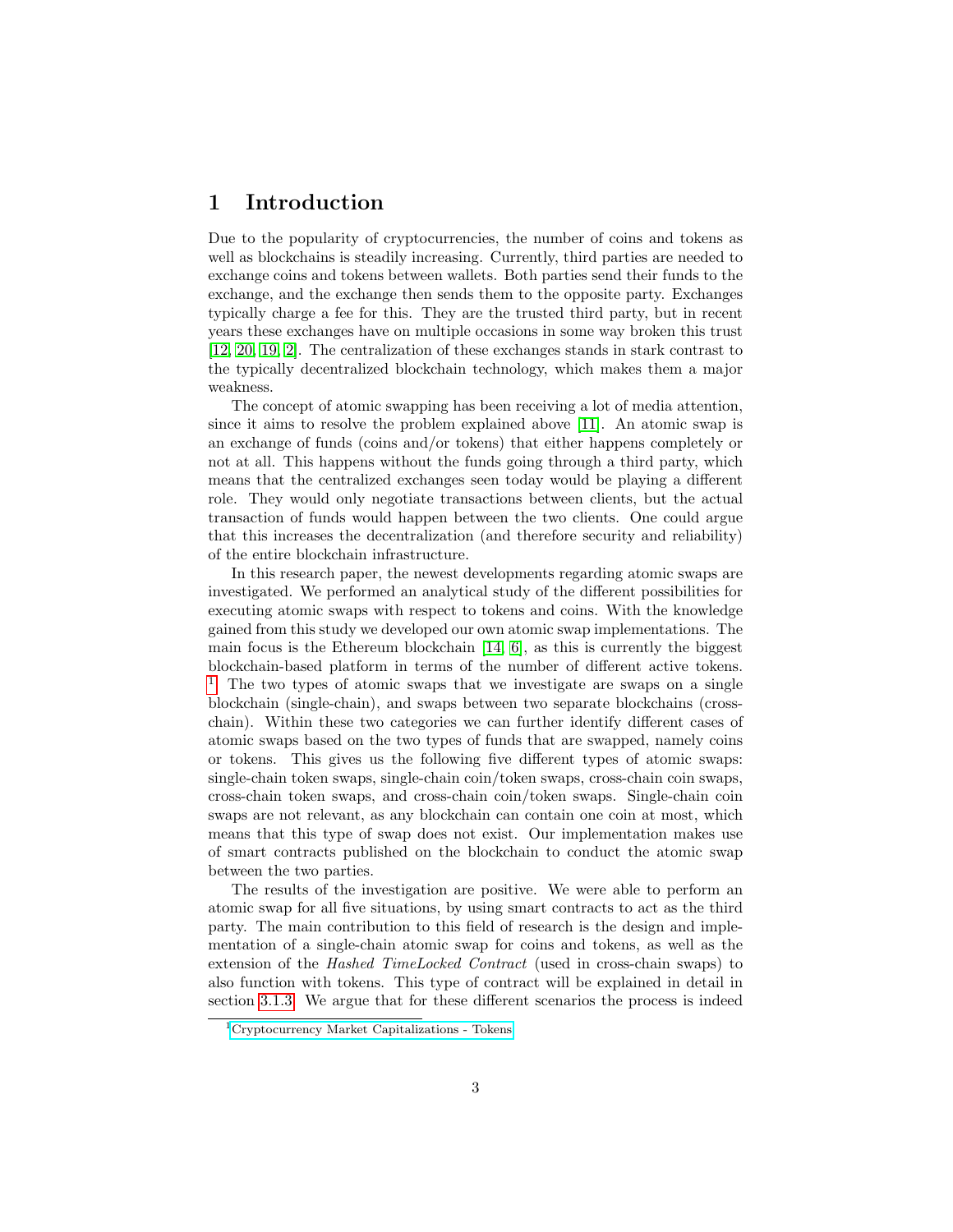atomic and safe to conduct for both parties. These contracts are only valid for that specific transaction, and will have to be deployed again for every transaction. A general investigation into the intricacies that come with designing a correct, secure and scalable reusable contract has also been done. For one type of swap (the single-chain token swap) we succeeded in creating a proof of concept contract that can be used repeatedly and concurrently.

# <span id="page-3-0"></span>2 Objectives

We conducted this research in cooperation with TNO (Nederlandse Organisatie voor Toegepast Natuurwetenschappelijk Onderzoek, English: Dutch Organisation for Applied Scientific Research) [\[10\]](#page-24-5). TNO has launched their own Ethereum blockchain called Techruption [2](#page-3-2) , which is based on the Quorum blockchain [\[7,](#page-24-6) [9\]](#page-24-7). The goal of this project is to get a better understanding of the current state of atomic swaps in blockchain technology. The main research question of this project is 'Are there reliable methods for making atomic swaps on and between blockchains?'.

The Ethereum platform currently hosts the most tokens. As of the 31st of January 2018, coinmarketcap.com lists 577 tokens, 470 of which are based on the Ethereum blockchain<sup>[3](#page-3-3)</sup>. Therefore, to maximize the practical use of this project we have chosen to investigate atomic swaps on this blockchain. The Ethereum code has also been forked to create other blockchains which can make use of contracts built for the Ethereum blockchain [\[7\]](#page-24-6). As such, this project will also look into cross-chain transactions.

## <span id="page-3-1"></span>2.1 Methodology

This research study consists of two main parts: a literature study on the concept of atomic swaps and the progress made in implementation, and the actual implementation of atomic swaps on the Ethereum blockchain. Based on the knowledge gained from the literature study, we research into the possibilities smart contracts have to support the atomic swaps for the five possible scenarios listed below:

- 1. Atomic on-chain token swaps
- 2. Atomic on-chain coin/token swaps
- 3. Atomic cross-chain coin swaps
- 4. Atomic cross-chain token swaps
- 5. Atomic cross-chain coin/token swaps

<span id="page-3-2"></span><sup>2</sup>[Techruption - techruption.org](https://www.techruption.org/)

<span id="page-3-3"></span><sup>3</sup>[Cryptocurrency Market Capitalizations - Tokens](https://coinmarketcap.com/tokens/)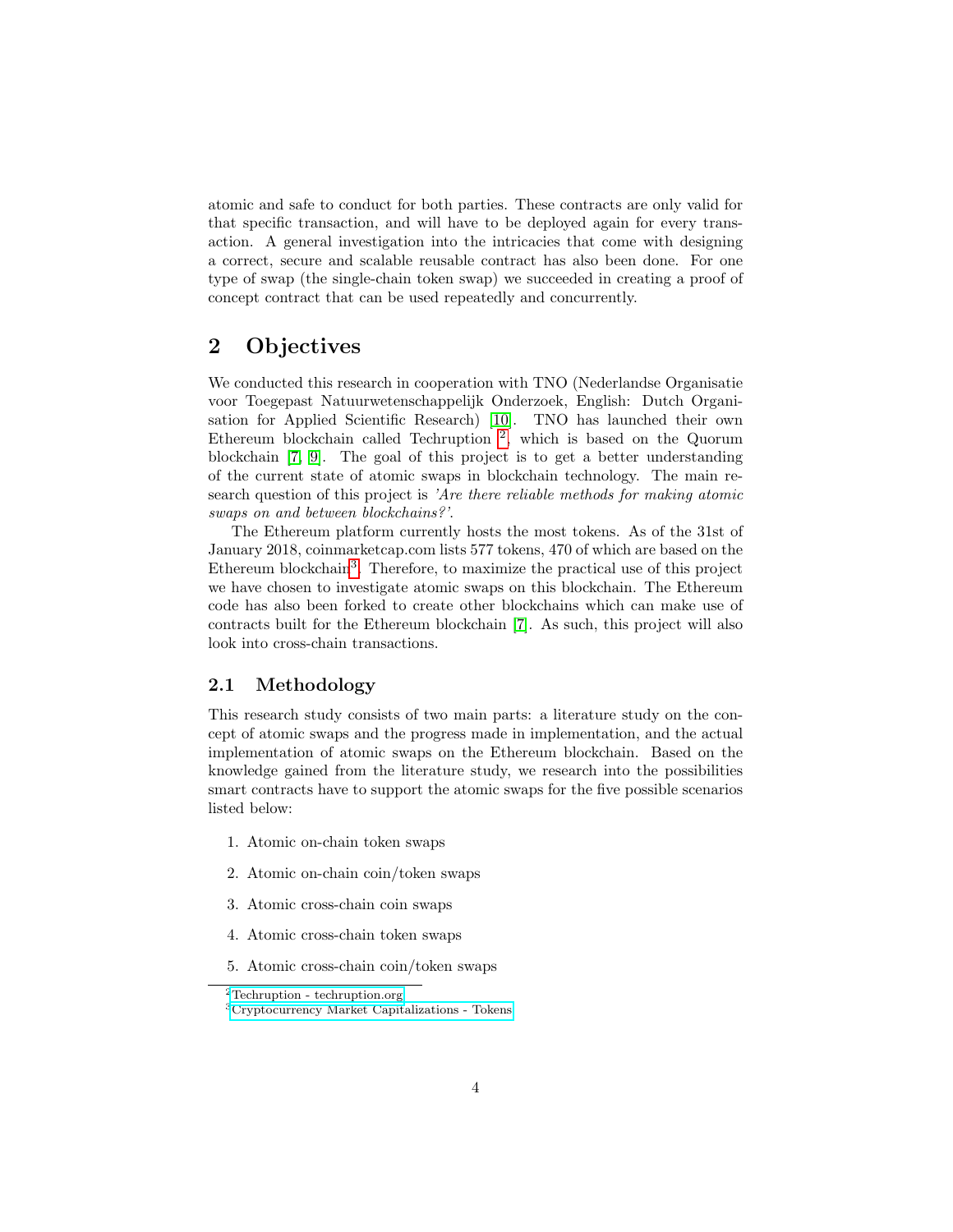The cross-chain cases appear more difficult, since here the atomic swap is conducted between two blockchains that cannot directly communicate with each other, which means we need to find a solution that makes sure all required actions can only happen in a certain order, and neither of the two clients nor an outsider could in some way misuse the contracts in such a way that anyone loses their ownership. The off-chain communication that is necessary to perform the atomic swap between the two clients (e.g. via a decentralized exchange) is out of the scope for this project.

# <span id="page-4-0"></span>3 Literature study

In this literature study we aim to find out more about the context of atomic swaps and Ethereum to get an idea of what has already been done, and how. Besides that, we also touch upon two decentralized exchanges that are currently in development, to get a better idea of the real world uses for atomic swaps.

## <span id="page-4-1"></span>3.1 Ethereum

Ethereum is the name of the cryptocurrency platform created by Vitalik Buterin in 2015 [\[14,](#page-24-3) [6\]](#page-24-4). The goal was to create a blockchain-based platform with a scripting language that can be used for application development, something Bitcoin largely lacked [\[21\]](#page-25-2). Bitcoin does have a scripting language, Script, but it is too basic to perform more complex tasks. The native currency on the Ethereum blockchain is called Ether (ETH).

#### <span id="page-4-2"></span>3.1.1 Smart contracts

Smart contracts are programs that can be published on the Ethereum blockchain. The main scripting language Ethereum uses is called Solidity, a 'contract-oriented, high-level language for implementing smart contracts, influenced by  $C_{++}$ , Python and JavaScript and designed to target the Ethereum Virtual Machine (EVM)'<sup>[4](#page-4-3)</sup>. Similar to wallets, smart contracts have a public address and an Ether balance. However, they do not have a private key associated with them. Smart contracts are able to send funds to other parties on the blockchain, and they are also able to receive funds. For example, the smart contract could perform transactions of ETH or Ethereum tokens, based on certain conditions.

For a small (variable) amount of ETH (called Gas), every node has the ability to deploy a smart contract on the blockchain. When a smart contract is executed, miners will verify the transaction in order to reach consensus about the global transaction history. To execute a write function call to a smart contract, the caller also pays a fee in Gas. Thereby, continuously executing code to DoS the miners on the network is not as easily done as on the Internet, since it would cost the attacker too much funds to perform the attack.

<span id="page-4-3"></span><sup>4</sup>[Solidity - ReadTheDocs: https://solidity.readthedocs.io/en/develop/](https://solidity.readthedocs.io/en/develop/)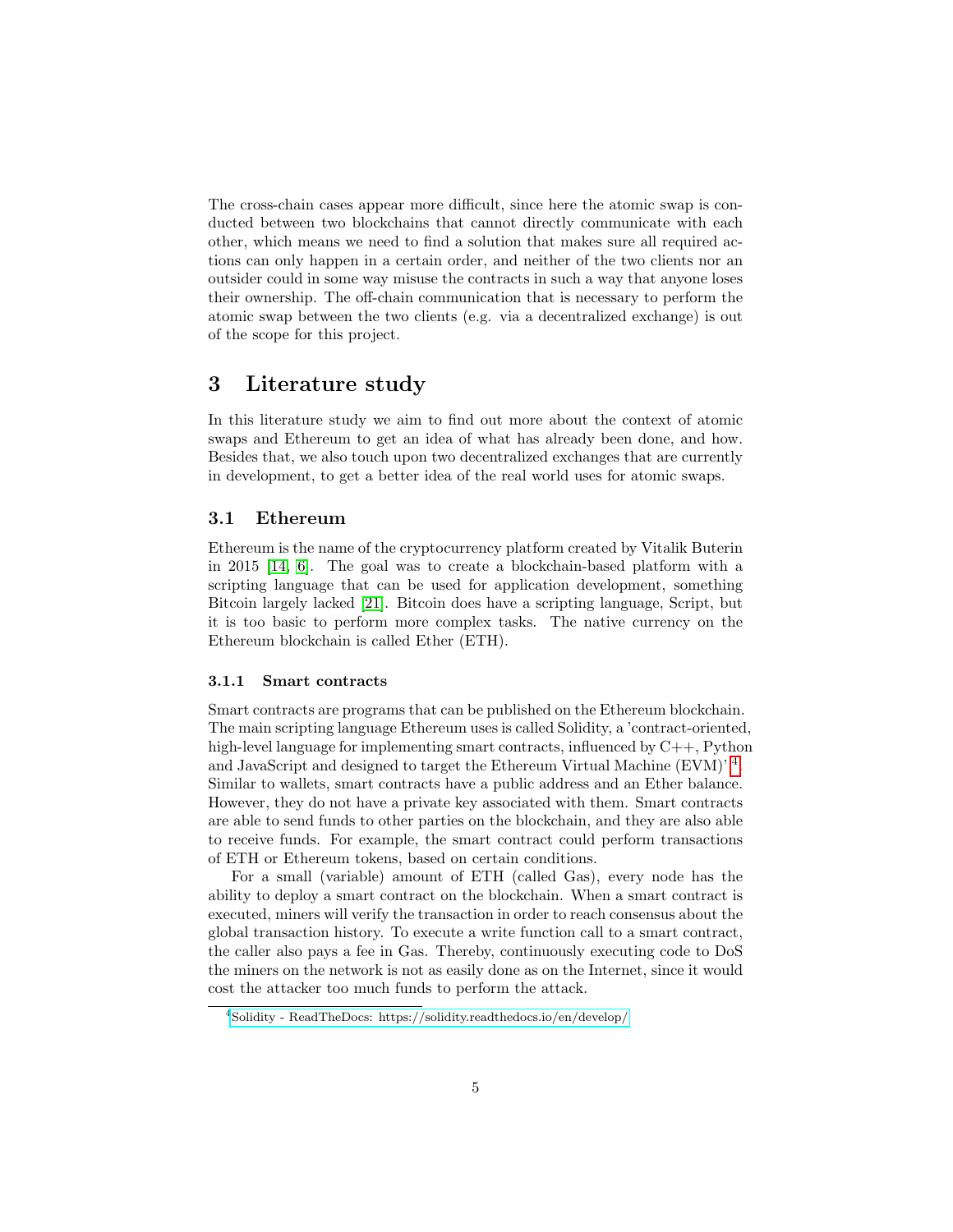Once a smart contract is deployed, the code is immutable and can be opensourced, which makes the contract fully transparent. Since the code is static from the point that the contract is published, it is important to make sure code works as it is supposed to and is bug-free. In order to test smart contracts, developers can first pre-publish them on the Ethereum test networks (e.g. Rinkeby and Ropsten). Smart contract functions can be called upon by other contracts and/or wallets, unless it self destructs rendering it unusable. The amount of Gas it costs to perform instructions on a smart contract depends on the complexity of the instructions. This is a constant factor; it is implemented in this way to decouple the instruction costs from the Ether price at that moment. Ethereum smart contracts have a wide range of applications [\[8\]](#page-24-8).

#### <span id="page-5-0"></span>3.1.2 ERC-20 Token Standard

A popular application of the smart contract is to publish tokens on the Ethereum blockchain. A token is a subcurrency or some other unit of value, that exist on top of the existing blockchain next to its native currency. One of the reasons to deploy a token on the Ethereum blockchain instead of creating a whole new blockchain is the fact that a lot of use cases for tokens have requirements that are met by the Ethereum blockchain. Setting up a new blockchain to include these requirements is often not necessary, involves more work, and leaves users with multiple separate blockchains to synchronize.

The ERC-20 Token Standard defines a default setup to implement tokens on the Ethereum blockchain [\[23\]](#page-25-3). In order to conform to this standard, one must implement a set of basic functions in the smart contract. The ERC-20 standard allows for a smoother integration of tokens with third party software, as well as other tokens and smart contracts. This is the very reason the implementationpart of this project will focus on compatibility with the ERC-20 standard.

In order for a smart contract to qualify as an ERC-20 token, the following functionality must be implemented:

- Return the total supply of tokens.
- Request the amount of tokens a specific wallet holds.
- Transfer a number of tokens from the caller to a specified destination.
- Approve another wallet to spend a certain amount of tokens on behalf of the caller.
- Return the amount of tokens a wallet is allowed to spend on behalf of another wallet.
- If the caller is approved by the spender, transfer a number of tokens from the spender to a specified destination.

The implementation of the ERC-20 standard used in this study can be found at the Git repository for this project<sup>[5](#page-5-1)</sup>.

<span id="page-5-1"></span><sup>5</sup>[Git repository: https://github.com/clvang000/SNE](https://github.com/clvang000/SNE_TNO_RP1) TNO RP1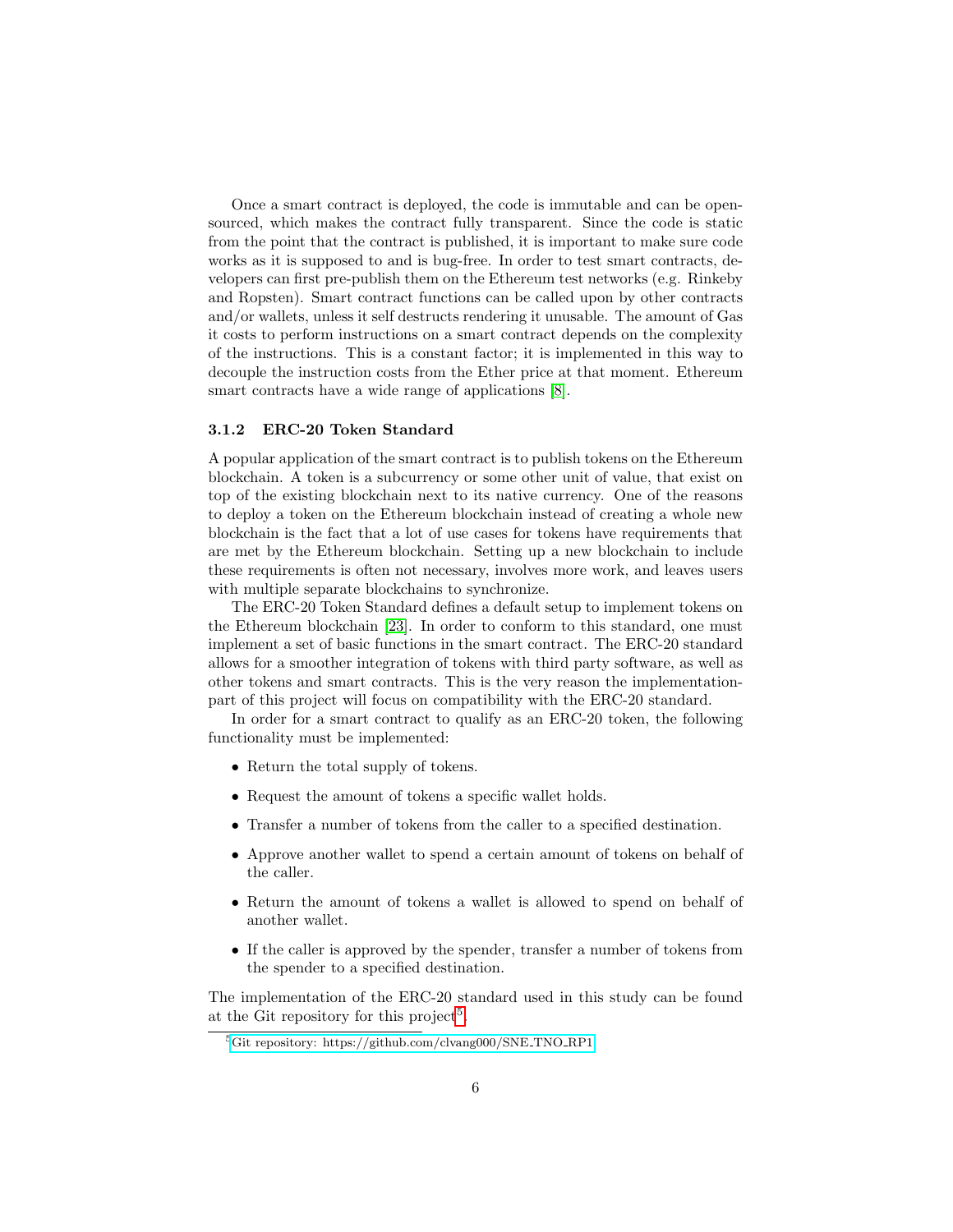## <span id="page-6-0"></span>3.1.3 Atomic swaps

Atomic swaps for blockchains is a new subject that is currently being researched by a number of separate parties [\[11\]](#page-24-2). An atomic swap can be defined as a transaction between two parties that does not depend on a third party, for instance a centralized exchange, and either happens in full, or not at all. The reason this is preferred is the fact that trusting a third party is a risk, as that third party could, accidentally or on purpose, leave one or both clients without their funds [\[12,](#page-24-0) [20,](#page-25-0) [19\]](#page-25-1). What makes the Ethereum blockchain particularly suitable for atomic swaps is the fact that it supports smart contracts, and the fact that Solidity, a language used to write these contracts, is Turing-complete.

A method used to implement cross-chain atomic swaps with contracts has existed for a few years already. These contracts are known as *Hashed TimeLock* Contracts  $(HTLC)$  [\[22\]](#page-25-4). The idea is that both contracts (one on each blockchain) store the hash of a secret key initially only known to one of the two parties (client A from now on). Both parties publish a swap contract on the two different blockchains and commit to locking their funds in the contracts for a predefined amount of time. The time limit on the contract on which client A deposits their funds is longer than that of the contract deployed by client B. Only after this time limit has passed can they request a refund. Client A deposits their funds first, and only after client B has checked that this deposit is right, they deposit as well. Only when a claim-request specifying the secret key is sent to the contract, will the contract transfer the funds. The swap contract verifies the key by generating a SHA-256 hash from it and checking whether it equals the hash that is hard-coded into the contract. Client A can now use the key to claim the funds put up by client B, an action that makes the key publicly available. Client B can then claim the funds from the swap contract put up by client A, using the secret key.

Because the time limit on the contract that client A published is longer than that on the contract client B published, there is no chance that client A can simultaneously claim client B's funds and refund their own (because a refund can only be requested when the time limit has passed). If client A does not claim their funds, client B cannot either, and if client A does claim their funds, client B automatically can as well. This is exactly what an atomic swap entails.

## <span id="page-6-1"></span>3.2 Decentralized exchanges

The main advantages of decentralized exchanges over centralized exchanges are that you have control over your funds, and there is less risk of loss of funds if the exchange is hacked. Using atomic swaps, these exchanges would no longer need to be part of the actual transfer, and only negotiate the transfer between two parties. There are several new projects that are currently under development, and aim to set up a decentralized exchange in the near future. Since these projects are still under development, we only briefly discuss two of such projects below, to show the contribution atomic swaps can make to the subjects of blockchain and cryptocurrencies. As future research, we could perform an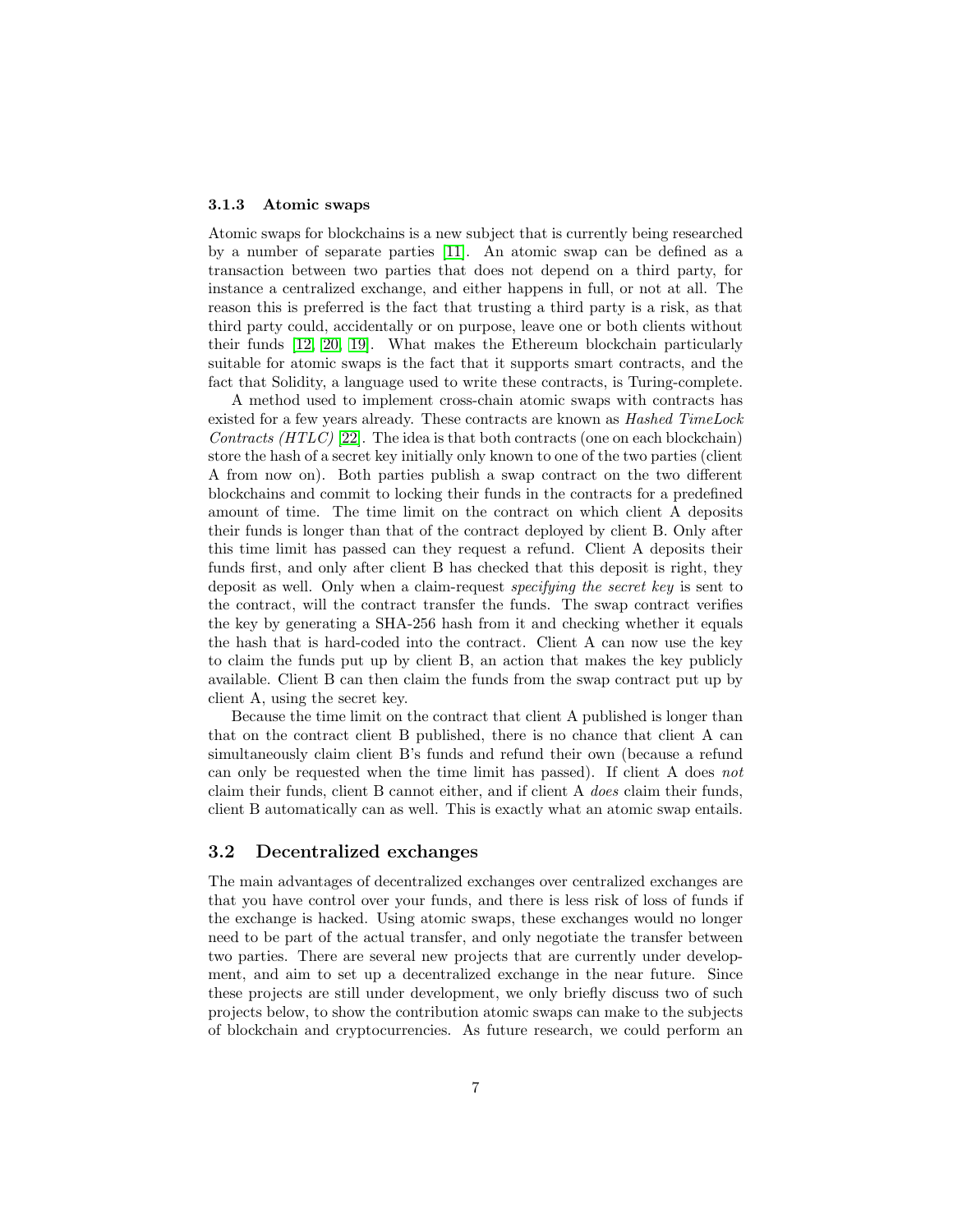in-depth analysis of these exchanges once they are deployed.

Altcoin.io This upcoming exchange [\[1\]](#page-24-9) is described on their website as "A truly decentralized cryptocurrency exchange. Powered by Atomic Swaps.". Besides the decentralized nature of the coin and token transfers initiated via this exchange, the front-end of the exchange is also implemented with IPFS (a distributed hypertext protocol)[\[13\]](#page-24-10), adding an additional layer of decentralization and making it harder to target with DDoS attacks. Their main focus is the Ethereum blockchain, but it is also meant to swap funds with other blockchains, such as Bitcoin. On 7 October 2017, the team behind altcoin.io was the first to perform an atomic swap for the Ethereum between Bitcoin blockchains [\[5\]](#page-24-11).

Web3.js is an Ethereum JavaScript API that is used for a lot of these types of projects, including the web-wallet and the online Solidity editor<sup>[7](#page-7-2)</sup> of the Ethereum Foundation. This API allows web-based Ethereum tools to interact with local wallets, and Altcoin.io will seemingly also be using this for their platform.

Blockport.io Blockport is an upcoming project that aims to provide a hybrid cryptocurrency exchange that combines aspects from both centralized and decentralized exchanges [\[3,](#page-24-12) [4\]](#page-24-13). The Blockport whitepaper states that their "intuitive trading platform reduces counterparty risk, transaction fees and vulnerability to fraudulent activities. We aim to provide liquidity, security, transparency and an improved user-experience."

# <span id="page-7-0"></span>4 Design and Implementation

In this section we explain the implementation of each type of atomic swap based on the findings in section [3.](#page-4-0) These implementations have been tested on the Rinkeby and Ropsten Ethereum test networks, which are provided by the Ethereum Foundation for development purposes [\[17,](#page-24-14) [16\]](#page-24-15). The processes have been split up into steps to make it as clear as possible. The swap contracts discussed in sections [4.1](#page-8-0) and [4.2](#page-13-0) are only used a single time for one specific swap between two clients. For the single-chain token swap we created a proof of concept for a reusable swap contract. This contract is discussed in section [4.3,](#page-17-0) where we also discuss reusable contracts for the other types of swaps.

In this chapter multiple references will be made to the smart contracts that were developed. These contracts are available at the Git repository for this project<sup>[8](#page-7-3)</sup>. All five contracts contain the same two functions that can be called by the clients:  $claim()$  and  $refund()$ . The claim()-function is used to claim the funds on the contract. In the case of the cross-chain swaps this function requires a secret key as input (since a HTLC contract is used).

<span id="page-7-1"></span> $6$ [Ethereum web wallet - wallet.ethereum.org](https://wallet.ethereum.org/)

<span id="page-7-2"></span><sup>7</sup>[Solidity editor - remix.ethereum.org](http://remix.ethereum.org/)

<span id="page-7-3"></span><sup>8</sup>[Git repository: https://github.com/clvang000/SNE](https://github.com/clvang000/SNE_TNO_RP1) TNO RP1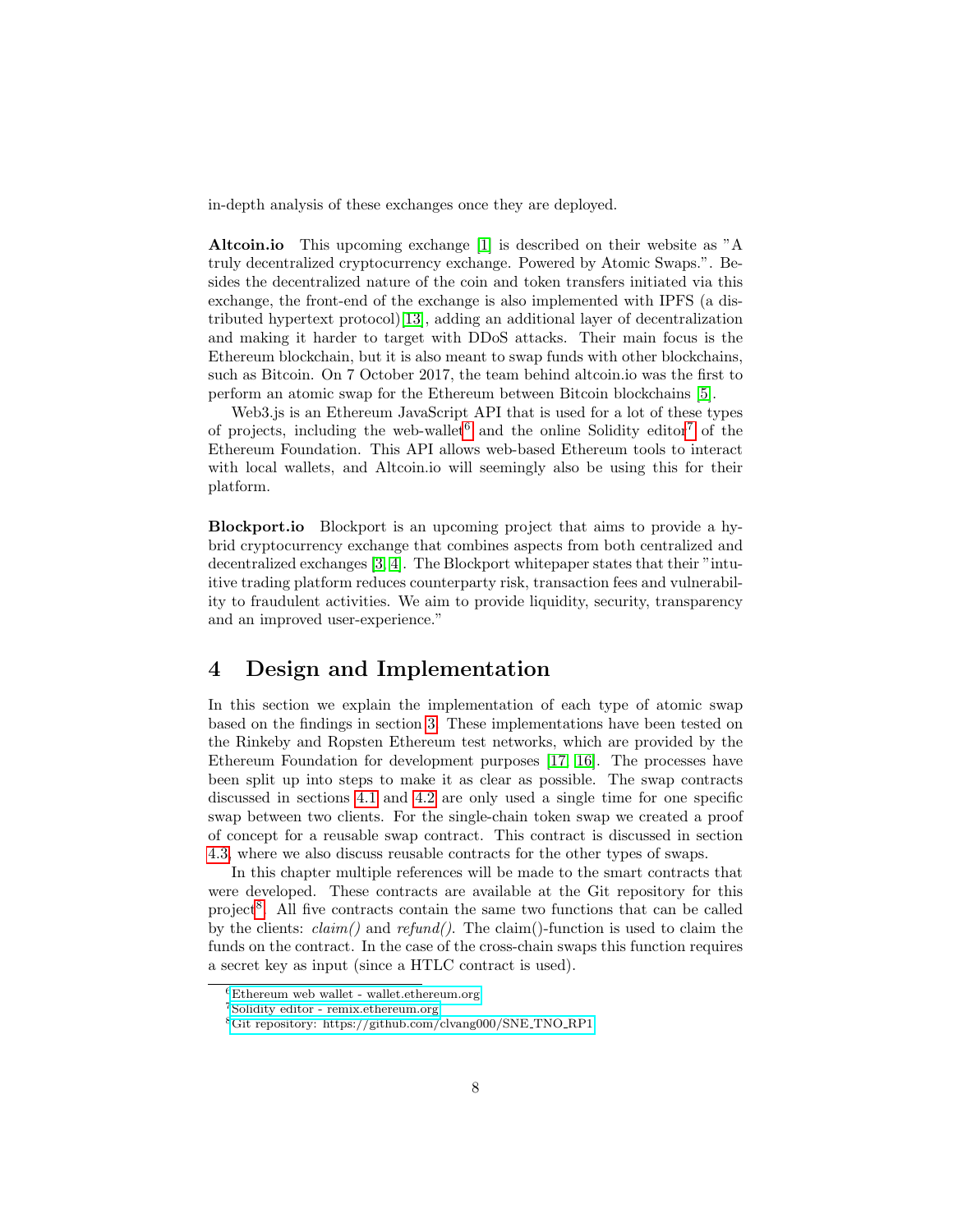While the implementation of the client-side software is not within the scope of this project, the theory behind it needs to be worked out to find out whether the proposed solution is feasible as a whole. To this end both the single-chain and the cross-chain solution include a paragraph at the end where all design choices are substantiated, as well as the reason we believe this solution to be atomic.

## <span id="page-8-0"></span>4.1 Single-chain

The single-chain swaps are done by having both parties send their funds to a single swap contract. The single-chain implementations depicted in Figures [1](#page-9-1) and [2](#page-12-0) have a certain amount of commonality at the start of the process. Therefore, these steps will be explained first, after which the subsections dedicated to the specific swaps explain the remainder of the steps for each case. Please note that in the single-chain atomic swap process, we found there to be no direct need to use a HTLC. The steps discussed below correspond to the numbers in Figures [1](#page-9-1) and [2.](#page-12-0)

- 1. The clients first need to agree on the amount of tokens each party sends to the other, a time limit, and which party will deploy the contract necessary for the swap (client A from now on). This all happens off-chain, and the way this communication happens is not in the scope of this project. The time limit is used as a safety measure. The whole transaction has to happen within this time limit for the transaction to succeed. Only after the time limit has passed are the parties allowed to request a refund. This measure is necessary from a user experience perspective, as it makes transactions much swifter, because neither party can keep the other party waiting indefinitely.
- 2. When the details from the first step have been agreed upon, the parties exchange their Ethereum addresses. This happens off-chain as well.
- 3. Both parties now have all the information to create and deploy the contract. While only one of the clients has to actually deploy the contract, it is important that both are able to compile it, for reasons that become apparent in steps 4 and 5. In our case, client A generates and deploys the contract. This contract is slightly different for the two single-chain cases, but the general setup is the same. More information about the difference between tokens and coins can be found in section [3.1.](#page-4-1)
- 4. Client A sends the address of the swap contract it published, the source code for the contract, the compiler used, and the arguments used to client B.
- 5. Client B compiles the contract themselves using the available information, and compares it to the contract on the chain. This is an easy way to make sure that the contract that was deployed was exactly what both parties agreed upon.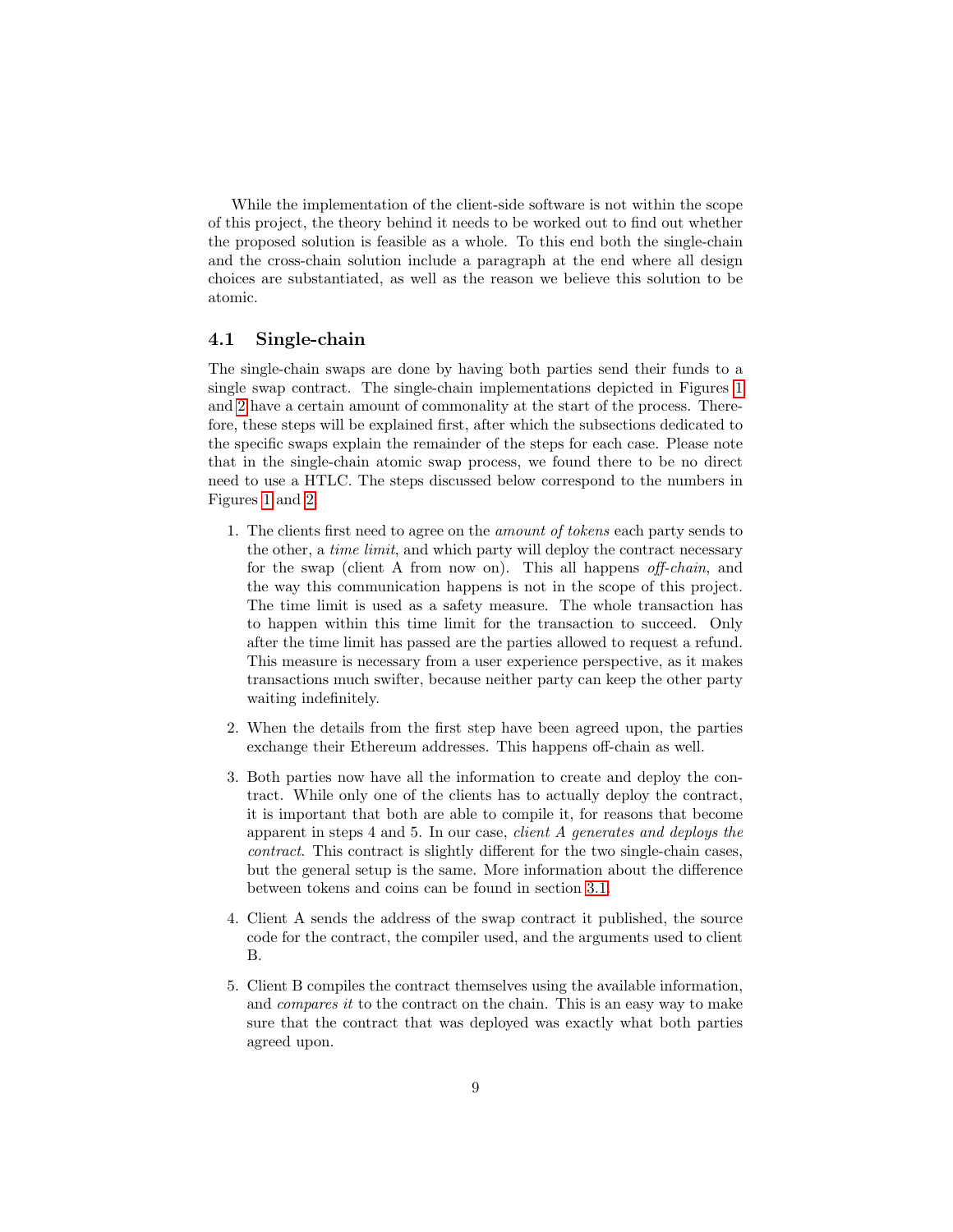6. Client B confirms to client A that they accept the contract as it was deployed. If the contract was not as expected, the swap can either be stopped completely, or re-tried. This is more related to the user experience than to atomic swap process, and happens completely off-chain, thus it does not fall not within the scope of the project.

This is the point where the token swap and the coin-token swap start to differ in their implementation. The following two subsections are thus continuations of steps 1-6 explained above.



#### <span id="page-9-0"></span>4.1.1 Single-chain token swap

<span id="page-9-1"></span>Figure 1: Single-chain token swap

7. At this point it is safe for both parties to send their tokens to the contract. This happens in the following way: client A executes transfer() on token contract A, in which they request the contract to move tokens from their own wallet to the swap contract. Client B does the same with token contract B. The order in which this happens does not matter, as the contract does not execute any transaction until all funds are on the contract.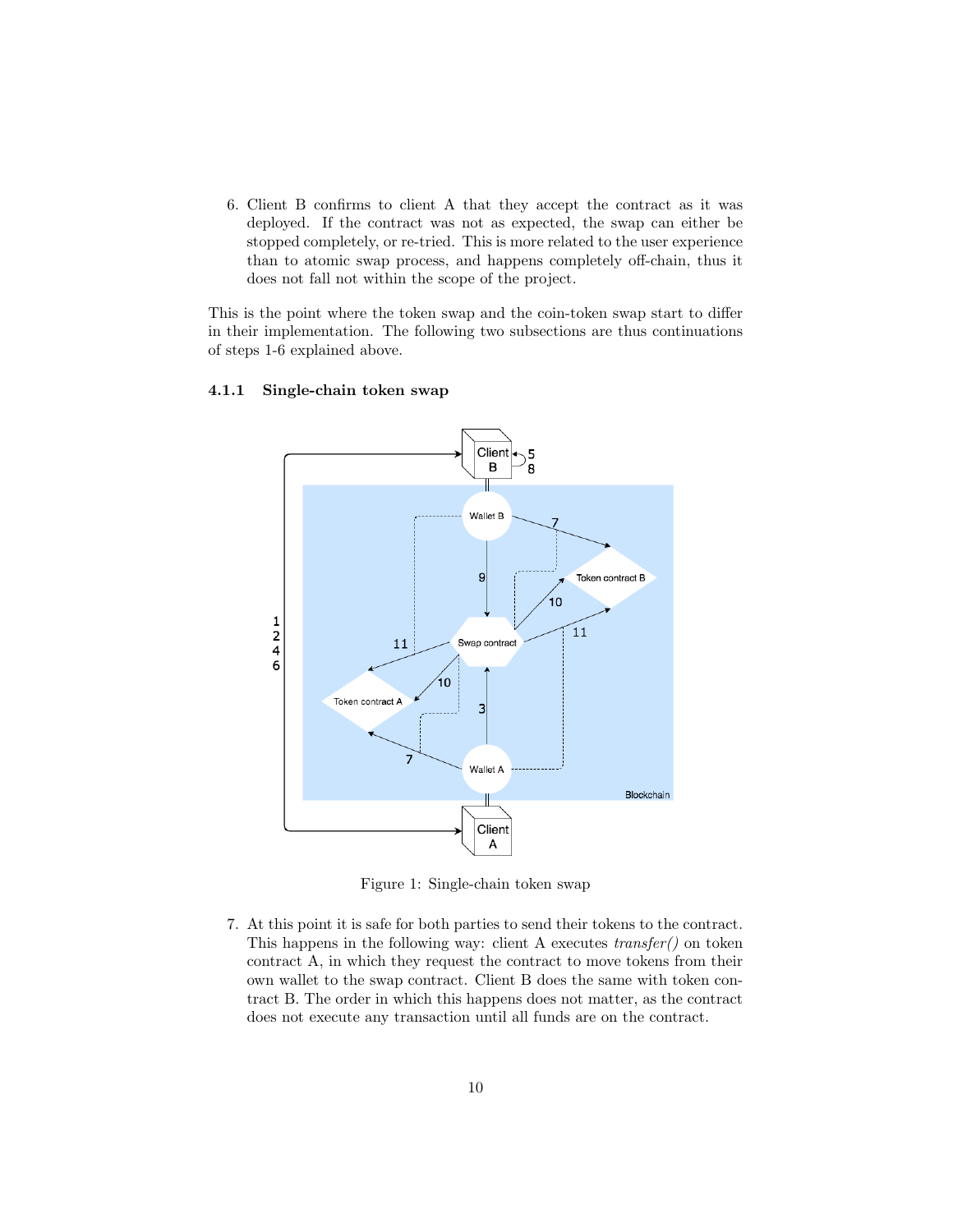- 8. One of the clients checks whether the funds have been transferred to the swap contract. This happens by indexing the blockchain and checking the transactions. Which party does this can be decided off-chain, for the purposes of this explanation client B will do this.
- 9. Once client B sees the right amounts on the swap contract, they send a confirmation of this to the swap contract (by calling  $claim()$ ).
- 10. The swap contract checks if it has received the agreed upon funds from both clients. It has to request its balance at both of the token contracts, as it does not have that information itself.
- 11. If the contract concludes the funds have both been received, it will proceed to transfer the funds to the clients. It does this by executing  $transfer()$ on each token contract, requesting a token transfer to the corresponding wallets.

Validation This process should be atomic due to multiple factors. Firstly, once the funds are on the swap contract, only the contract itself can move the funds. Executions of Ethereum smart contract functions are atomic as a whole, thus we can be confident that any function is either completely executed or not at all [\[15,](#page-24-16) [14\]](#page-24-3). The two clients can call two functions on the contract to move the funds,  $claim()$  and  $refund()$ . At no point is either client capable of stealing the other client's funds. The following snippet of code demonstrates this:

```
1. function claim() onlyParticipant public returns (bool) {
2. uint token1_balance = token1_instance.balanceOf(this);
3. uint token2_balance = token2_instance.balanceOf(this);
4. if (token2_balance >= amountOf_token2 &&
5. token1_balance >= amountOf_token1 &&
6. now < timeOut) {
7. token1_instance.transfer(clientB, token1_balance);
8. token2_instance.transfer(clientA, token2_balance);
9. selfdestruct(clientA);
10. } else {
11. return false;
12. }
13. }
```
This function checks the amount of each token it owns with the respective token contracts (line 2 and 3). If these amounts are at least the amount of tokens that was agreed upon, the transfer happens. As only this contract can transfer these tokens, there is no risk of either person not receiving their tokens: the transfer only happens when both parties sent (at least) the correct amount of tokens, and then one of them calls  $claim(),$  which sends the funds to both parties at once. The reason we chose to send all tokens (even if either party has sent more than was agreed upon) is the fact that otherwise those tokens will get lost. As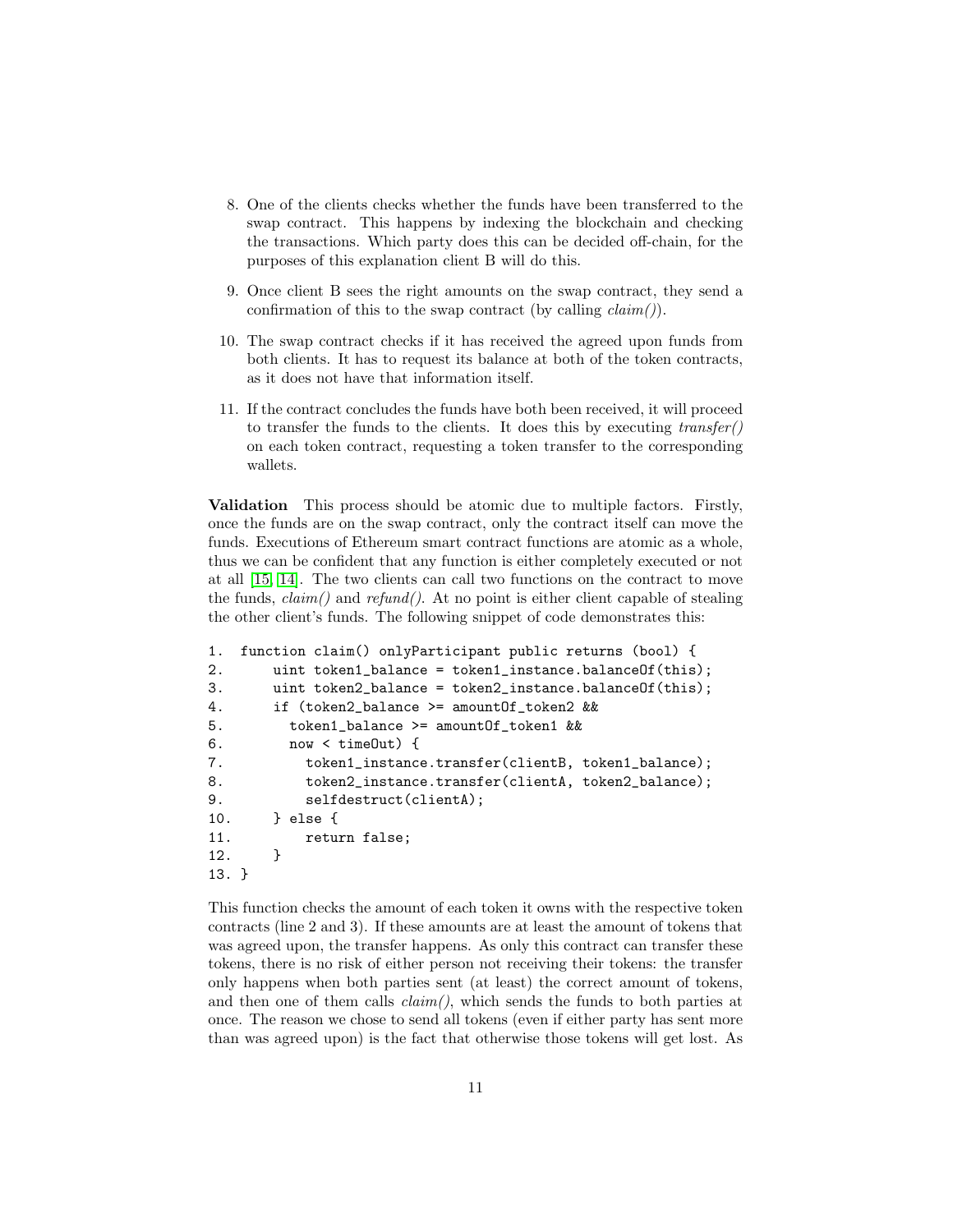all addresses involved in the transaction are hardcoded in the contract, outsiders are not be able to re-route the funds when claimed or refunded. The contract self-destructs after the transfer has happened (line 9), meaning that from that point on interaction with the contract is not possible anymore.

The single-chain swaps do not require a secret key (as used with HTLCs) because there is only one contract. The cross-chain swaps have two contracts that should only allow certain functions to be executed once certain steps have been executed on the other contract. Because the chains cannot see what happens on the other chain, the key is necessary to make sure that clients do not even have the option of executing functions out of order, which might result in stolen funds.

Aside from the atomicity, the most important part of the whole process from a security-perspective is the client-side contract confirmation. This part of the process makes sure that neither party can deploy a contract different from what the other party expects. This is very similar to the contract confirmation that Etherscan has in place <sup>[9](#page-11-1)</sup>. The individual that deployed the contract can send the source code and other relevant information to Etherscan via their website  $10$ , so that Etherscan can then compile the contract under the exact same circumstances. If their compile is the same that is found on the chain, the contract is verified. This recompile should happen locally.

## <span id="page-11-0"></span>4.1.2 Single-chain coin-token swap

While the differences between the tokens swap and the coin-token swap are minor, they are significant enough to cause confusion if not highlighted. The main difference is the fact that the swap contract does not have to do an external call with a token contract whether the funds have been deposited (for the Ether).

<span id="page-11-2"></span><span id="page-11-1"></span><sup>9</sup>[Etherscan.io - Smart Contract of OmiseGo - https://etherscan.io/token/OmiseGo#readContract](https://etherscan.io/token/OmiseGo#readContract) <sup>10</sup>[Etherscan.io - Verify Contract - https://rinkeby.etherscan.io/verifyContract](https://rinkeby.etherscan.io/verifyContract)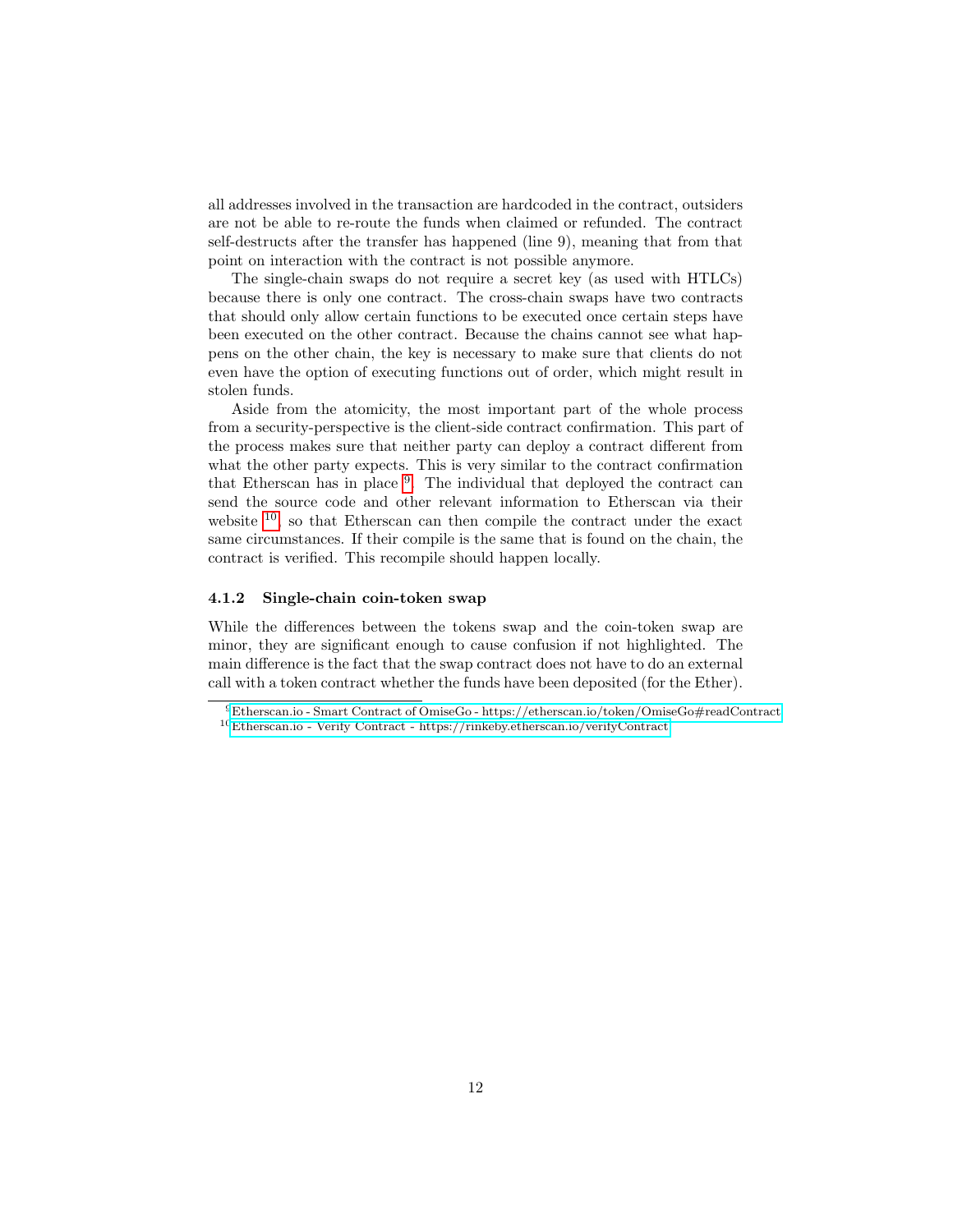

<span id="page-12-0"></span>Figure 2: Single-chain coin-token swap

- 7. Client A sends coins to the swap contract. Client B executes transfer() on token contract B, in which they request the contract to move tokens from their own wallet to the swap contract. The order in which this happens does not matter.
- 8. Client B checks whether the funds have been transferred to the swap contract.
- 9. Once they see the right amounts on the swap contract, they send a confirmation of this to the swap contract (by calling  $claim()$ ).
- 10. The swap contract checks that it has received the agreed upon funds from both clients. It has to ask token contract B what its balance is, as it does not have that information itself. For the coin it can just check its own balance without making any further requests to outside sources.
- 11. If the contract concludes the funds have both been received, it will proceed to transfer the funds to the clients. For the token transfer, it does this by executing  $transfer()$  on the token contract that is involved. The coins can just be sent in the regular way.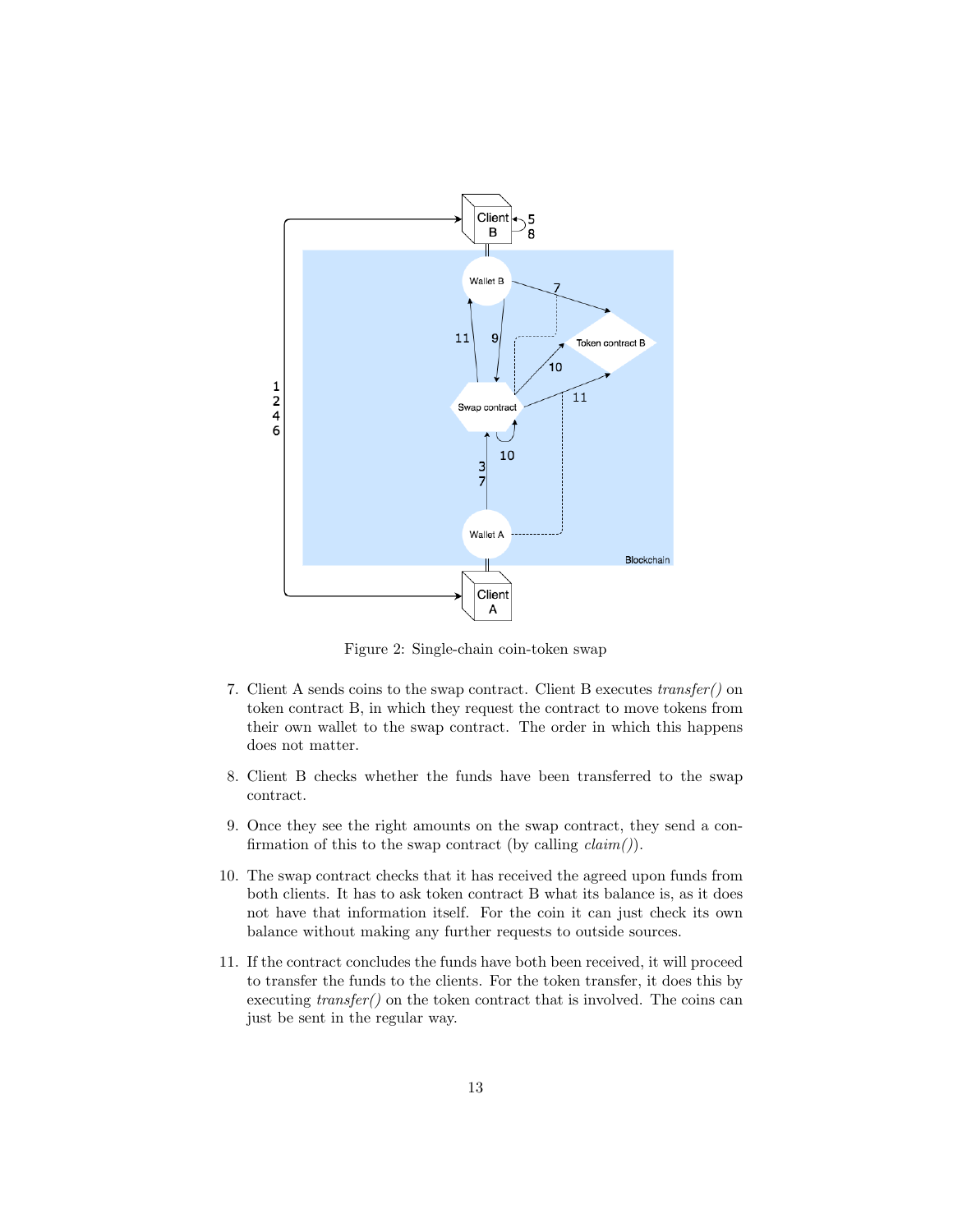## <span id="page-13-0"></span>4.2 Cross-chain

The swap method for the cross-chain atomic swaps uses the Hashed TimeLock Contract explained in the literature study. The basis for the code used in these swaps comes from previous research  $11$ . We have extended and implemented this method to be fully compatible with ERC-20 compliant tokens. As with the single-chain swaps, the cross-chain atomic swap implementations depicted in Figures [3,](#page-14-1) [4](#page-15-1) and [5](#page-16-1) show a certain amount of commonality. These steps will thus be explained first, after which the subsections dedicated to the specific swaps explain the remainder of the steps.

- 1. The clients first need to agree on the amount of tokens each party sends to the other and the two time limits. These time limits are used as a safety measure. One time limit must be significantly longer than the other. This step happens off-chain.
- 2. One of the clients (client A from now on) chooses a secret key, and then hashes it. This hash is what makes sure that at no point in the transaction either user can steal the other parties funds.
- 3. The two clients exchange their Ethereum addresses, and client A also sends the hash of the secret key to client B.
- 4. Both clients then create and deploy a swap contract on 'their' blockchain incorporating the time limits, the Ethereum addresses and the hash of the secret key. Client A generates the contract on blockchain A, and client B generates the contract on blockchain B. It is important that the contract made by client A gets the longer time limit.
- 5. Now that the swap contracts have been generated, the clients exchange the contract addresses, the source code for the contracts, the compiler used, and the arguments used. This step happens off-chain.
- 6. Both clients compile the contract the other party made, and compare it to the contract that was published on the blockchain. This is done to verify whether the deployed contracts contain what was agreed upon.
- 7. Assuming the contract is as expected, the clients send each other a confirmation and the process can continue. If there is an issue, the whole process is to be repeated. This step happens off-chain.

This is the point where the three swaps start to differ in their implementation. The following subsections are thus continuations of steps 1-7 discussed above.

<span id="page-13-1"></span><sup>11</sup>[HTLC cross-chain coin swap contract - Github](https://github.com/realcodywburns/Tank-Farm/blob/master/contracts/locking/HTLC(mew).sol)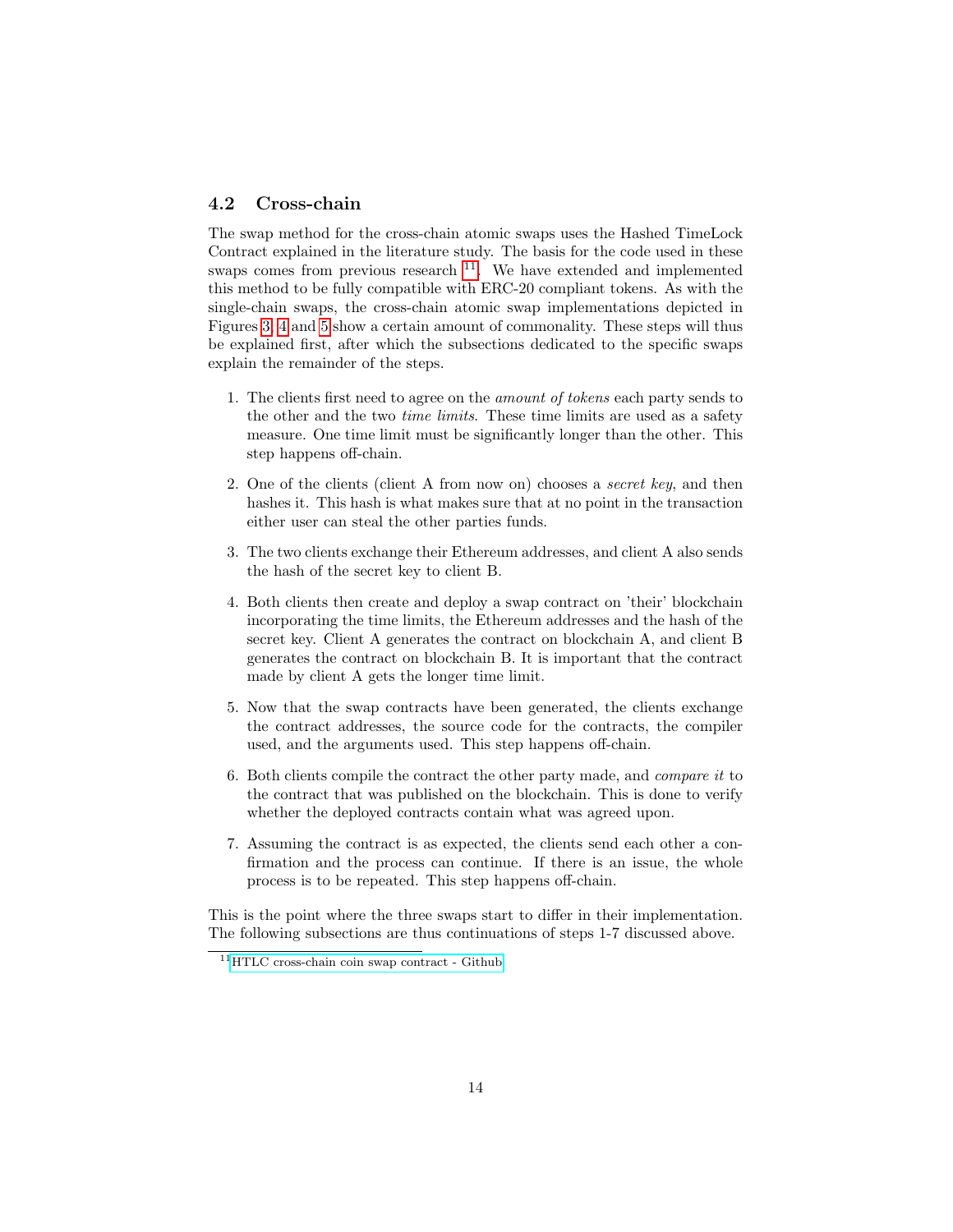

### <span id="page-14-0"></span>4.2.1 Cross-chain coin swap

<span id="page-14-1"></span>Figure 3: Cross-chain coin swap

- 8. Client A sends their funds to swap contract A. It is important for client A to be the first to deposit their funds, for reasons that will become apparent in the next steps.
- 9. Client B has access to the blockchain, and can thus see when and how much client A has sent to swap contract A. This happens by indexing the blockchain and checking the transactions. If this is the amount the parties agreed upon, the process can continue.
- 10. Client B transfers their funds to swap contract B.
- 11. Client A checks whether the transaction has succeeded and whether it was the right amount. This happens locally.
- 12. Client A now calls the  $claim()$  on contract B using the secret key to claim the funds. In the process of claiming the funds, the secret key is sent in plaintext to contract B, and from then on is available on the blockchain for anyone to see, including client B.
- 13. Client B uses the secret key to claim the funds on swap contract A. The destination address in the swap contract is hard-coded, which means that it does not matter that the secret key is no longer secret; even if someone else would use it to call the  $claim(),$  the funds would still be sent to client B.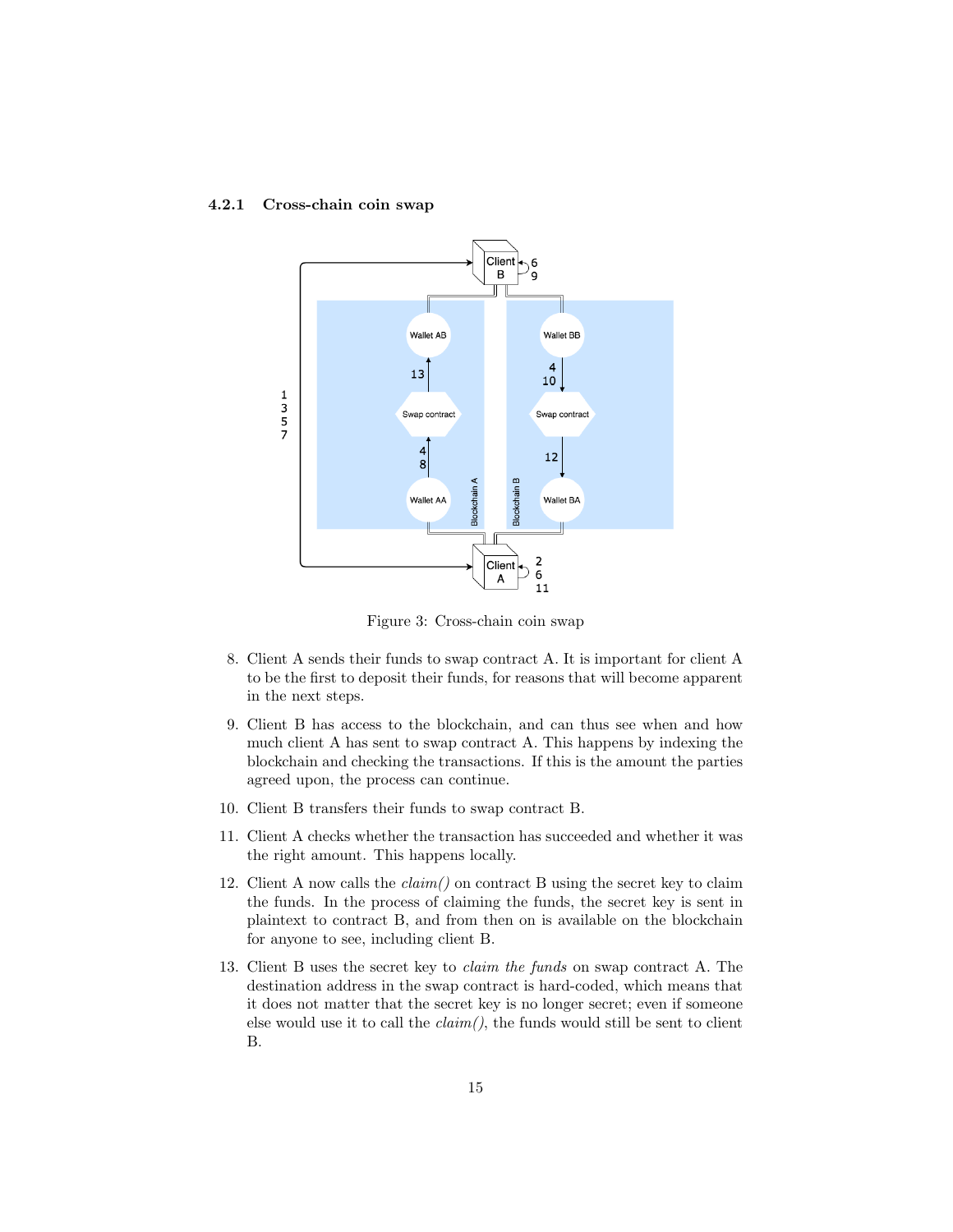Validation The validity of the cross-chain swap contracts is again confirmed by recompiling the contracts off-chain and comparing them to the versions that were published on-chain. The main difference with respect to the single-chain swaps is the fact that it requires client-side input during the swap, i.e. retrieving the key from blockchain B and then using it to claim the funds on blockchain A. This is because the two chains cannot execute things on the other chain. This client-side input can happen anywhere between the moment client A claims their funds and the moment swap contract A expires, which should result in no loss of funds. However, client side input halfway through the swap does leave open the possibility of non-atomicity. Alternatives to the HTLC should be considered to solve this problem, as this is not a consequence of the implementation, but of the theory of the HTLC, which depends on user input during the swap. Assuming client B is able to execute  $claim()$  on the contract on blockchain A, the method using the secret key appears to be secure, as the secret key stays locally on the machine of client A until they claim their funds.

#### <span id="page-15-0"></span>4.2.2 Cross-chain token swap



<span id="page-15-1"></span>Figure 4: Cross-chain token swap

- 8. Client A calls transfer() on token contract A such that their tokens are transferred to swap contract A. It is important for client A to be the first to deposit their funds.
- 9. Client B has access to the blockchain, and can thus see when and how many tokens client A has deposited to swap contract A. This happens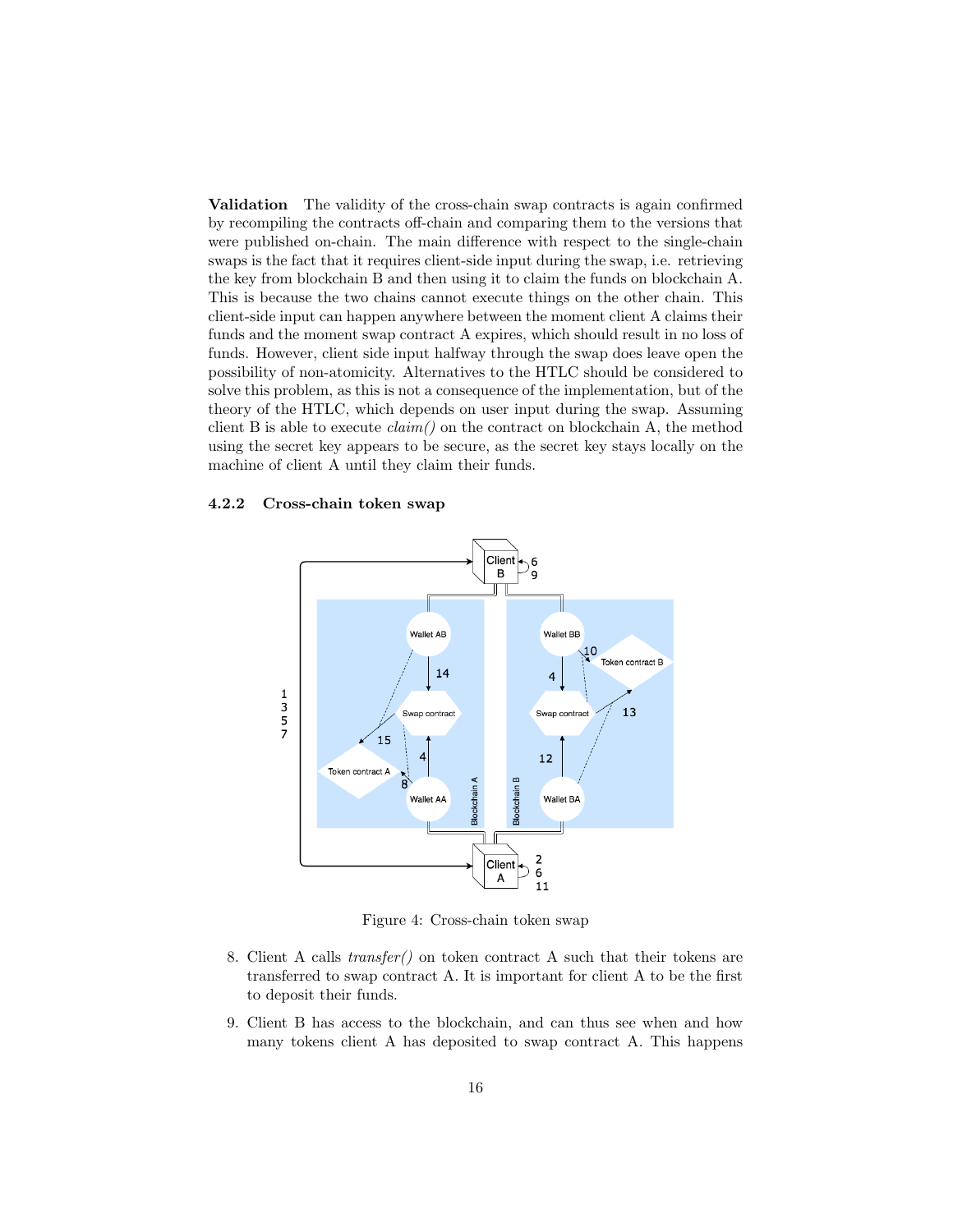by indexing the blockchain and checking the transactions. If this is the amount the parties agreed upon, the process can continue.

- 10. Client B transfers their funds to swap contract B by calling transfer() on token contract B.
- 11. Client A checks whether the transaction has succeeded and whether it was the right amount. This happens locally.
- 12. Client A now calls the  $claim()$  on contract B using the secret key to claim the funds.
- 13. Swap contract B calls transfer() on token contract B to move its tokens to the wallet of client A.
- 14. The key is now freely available on the blockchain. Client B uses the key to claim the funds from swap contract A.
- 15. Swap contract A now calls the  $transfer()$  on token contract A to move its tokens to client A's wallet.

## Client<sup>1</sup> 6 B Wallet AB Wallet BB  $\begin{array}{c} 4 \\ 10 \end{array}$ 13  $\begin{array}{c}\n1 \\
3 \\
5 \\
7\n\end{array}$ Swap contract Swap contract  $14$ 12  $\overline{4}$ Token contract A  $\sum_{i=1}^{n}$ Blockchain Wallet AA Wallet BA  $\begin{array}{c} 2 \\ 6 \end{array}$ Client  $\boldsymbol{\mathsf{A}}$  $11$

### <span id="page-16-0"></span>4.2.3 Cross-chain coin-token swap

<span id="page-16-1"></span>Figure 5: Cross-chain coin-token swap

8. Client A calls transfer() on token contract A such that their tokens are transferred to swap contract A. It is important for client A to be the first to deposit their funds.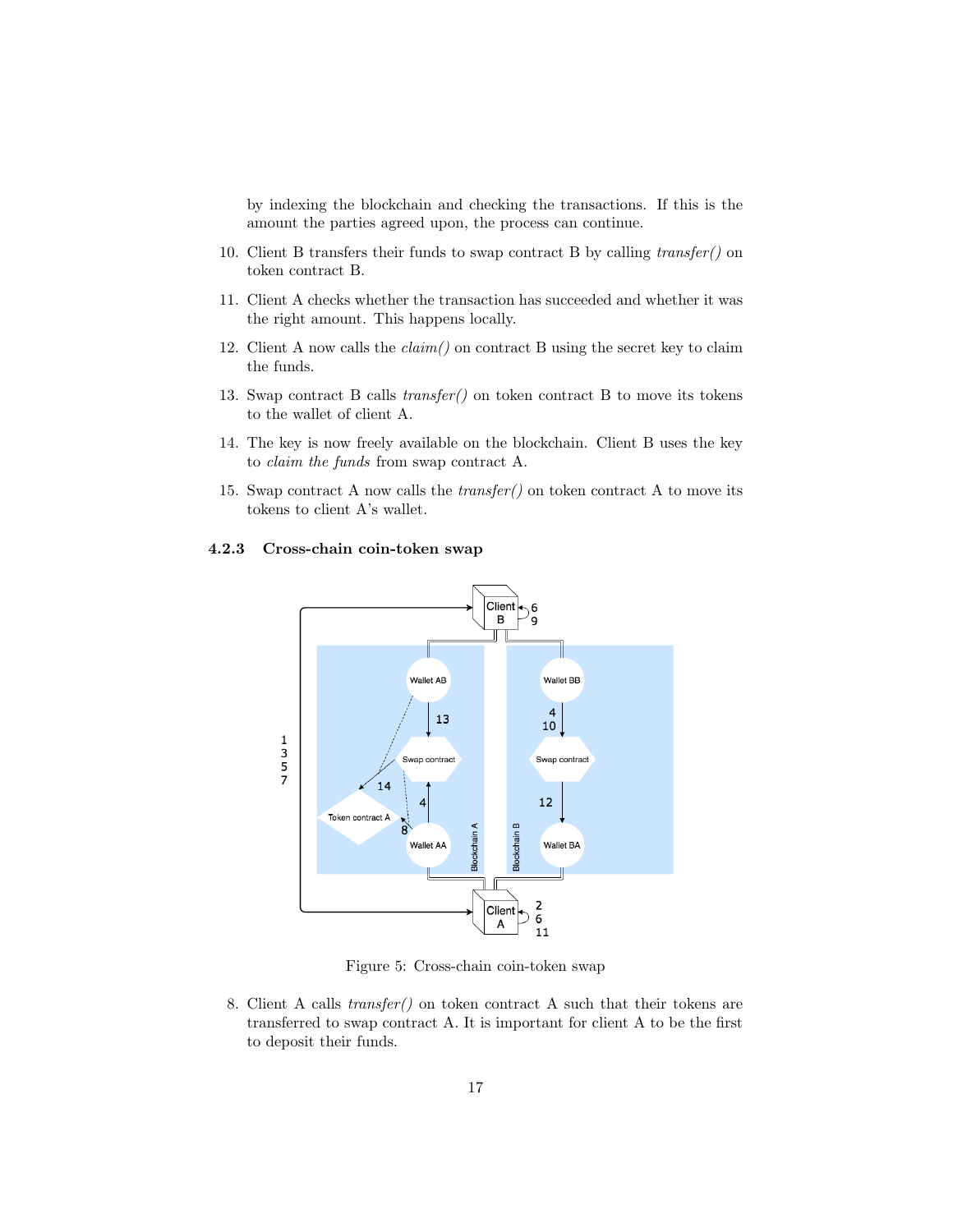- 9. Client B has access to the blockchain, and can thus see when and how much client A has sent to swap contract A. This happens by indexing the blockchain and checking the transactions. If this is the amount the parties agreed upon, the process can continue.
- 10. Client B transfers their funds to swap contract B.
- 11. Client A checks whether the transaction has succeeded and whether it was the right amount. This happens locally.
- 12. Client A now calls  $claim()$  on contract B using the secret key to claim the funds.
- 13. The key is now freely available on the blockchain. Client B now uses that same key to call the claim function on swap contract A.
- 14. Swap contract A now calls transfer() on token contract A to move its tokens to client A's wallet.

## <span id="page-17-0"></span>4.3 Reusable contracts

The different types of atomic swap implementations we have discussed use a swap contract that is used for one single swap. In the long run it is not very efficient to publish a new swap contract on the blockchain for each atomic swap. The reason being that there will be a lot of duplicate code on the blockchain, needlessly increasing its size. Deploying a new contract on the blockchain also has costs associated with it, costs that would be much lower if we were to create a contract that can be used multiple times. The ideal swap contract must therefore be designed with scalability in mind.

For both the single-chain and cross-chain variant a reusable contract that is both secure and scalable is a valuable improvement. The question of whether or not the process is fully atomic and secure for both parties is more involved than with a single-swap contract, because multiple parties could be performing swaps at the same time. We find that there are two approaches:

- 1. Both wallets deposit their funds (coins or tokens) to the reusable contract (similar to the single-swap contracts).
- 2. In case the swap involves tokens, it is also possible to approve the reusable contract to transfer tokens on behalf of a wallet (making use of the ap $prove()$  and  $transferFrom()$  functions on the token contract). This is made possible because of the ERC-20 standard, and not a native option for ETH.

In the first approach, it is essential that the contract is able to check which wallets deposited which coins and/or tokens to it. Since multiple swaps may be going on in the same time frame, the contract needs a method to verify that the two wallets involved in a swap indeed send the right amount of funds. If the contract is not able to verify this, it may get things mixed up and use funds destined for another swap happening at the same time.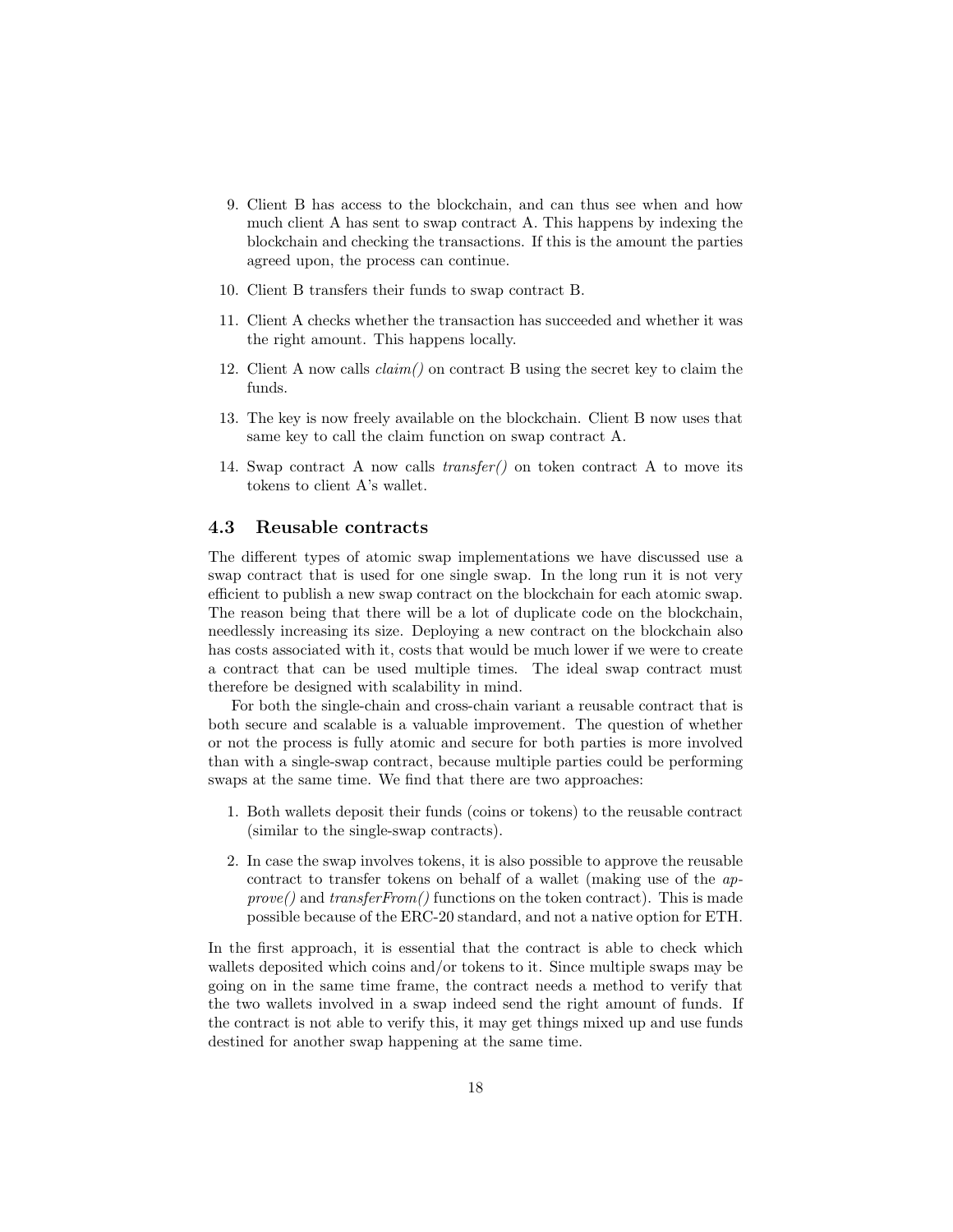The standardized ERC-20 token implementation allows us to request the total amount of tokens we have in our wallet. However, in a situation where one contract is used for multiple swaps at the same time, the contract should also be aware of what funds are related to what swap. If this is not the case, a situation could arise where the contract sends funds that were deposited by a wallet not involved in the current swap. In order to remedy this situation, we find that the ERC-20 token would need to be extended. This would mean that the ERC-20 contract needs to keep track of the transactions done to the swap contract(s) such that the swap contract can query the token contract on whether or not a specific wallet has deposited sufficient funds to it to perform a swap. In order for this method to work properly, we make the assumption that there are no third parties that fund the part of any of the two parties to the swap contract.

When it comes to the amount of ETH that is deposited to the swap contract, we do not have to deal with additional token contracts. For example, one can keep track of the amount of ETH that is deposited by each wallet by extending the function() payable (the default function that is executed when ETH is transferred to a smart contract) in the swap contract to store this information. Similar to the proposed solution for tokens, this method also only works with additional storage of transaction data. However, in this case the problem can be solved without extending the code of the token contracts. Although not ideal, it does seem that both of these solutions (for tokens and ETH) would still be more efficient with respect to scalability than publishing a new contract for each swap.

As mentioned, the second approach only works for tokens. In this setup, the corresponding wallet(s) would need to call the  $\textit{approx}(t)$  function on the ERC-20 token that it wants to transfer, to allow the swap contract to call the  $transferFrom()$  function on the ERC-20 token on their behalf. With respect to scalability, this method is much more efficient for tokens than the first approach explained earlier.

We have implemented a proof of concept for a reusable swap contract that uses this approach for the single-chain token swap case (case 1). This implementation follows the same general method as for the single swap contract explained before (see section [4.1.1\)](#page-9-0). In our implementation, the  $transferFrom()$  function is called twice in the  $claim()$  function on the reusable contract. This could potentially lead to concurrency issues when the first call succeeds and the second fails (or the other way around). Therefore, we have made use of the require() construct in Solidity, for both of these transferFrom() function calls. This makes sure that if either of the transfers fail (e.g. due to insufficient funds and/or allowance), all changes are rolled back and the execution is aborted. This ensures the atomicity of the claim() transaction.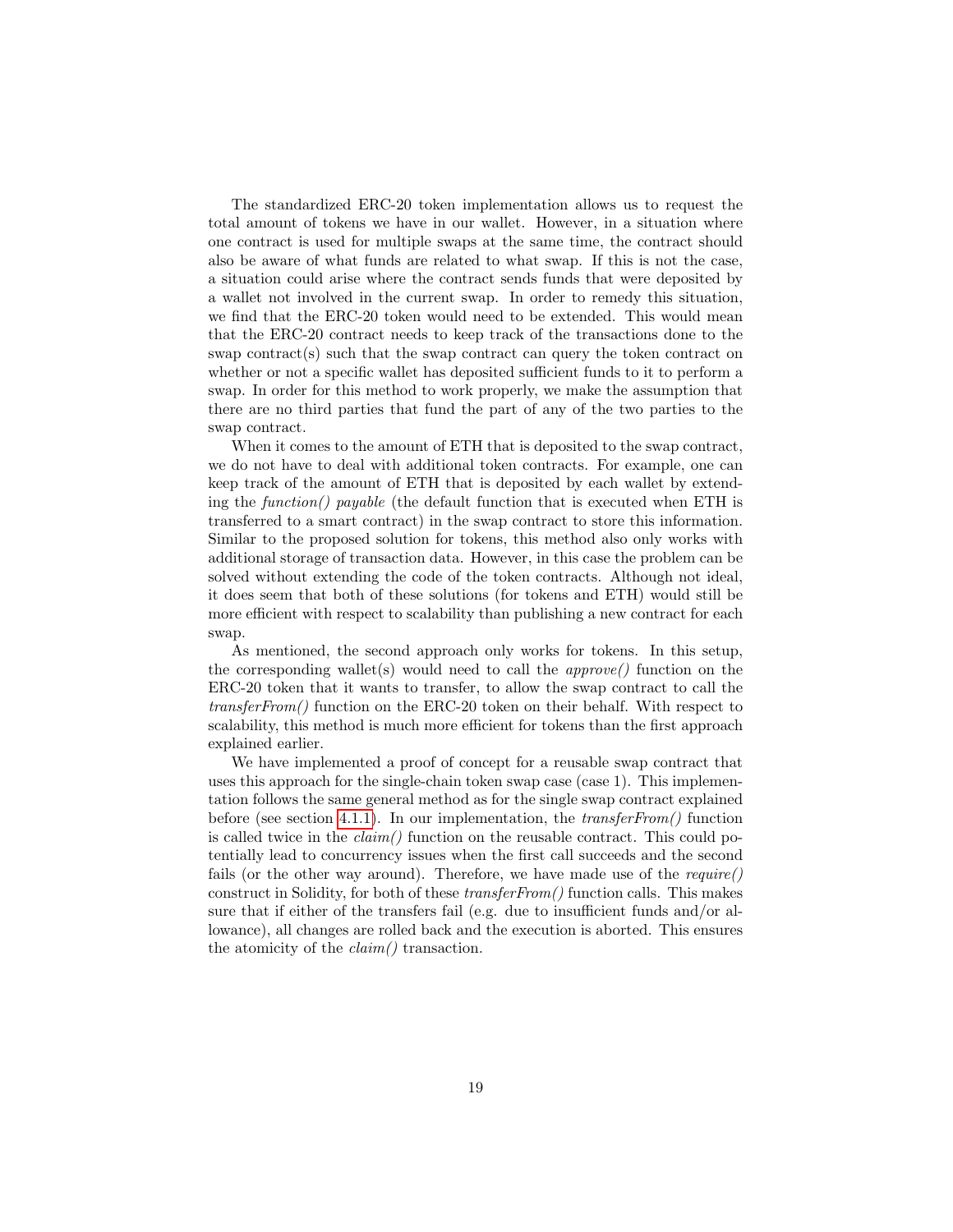

Figure 6: Visualization of the single-chain token swap

The steps for this swap are as follows:

- 1. The clients first need to agree on the amount of tokens each party sends to the other and which party will deploy the contract necessary for the swap (client A from now on). This all happens off-chain, and the way this communication happens is not in the scope of this project.
- 2. When the details from the first step have been agreed upon, the parties exchange their Ethereum addresses. This happens off-chain as well.
- 3. Client A now initiates a new swap on the contract using the initiate- $NewSwap()$  function. In the PoC they can choose the identifier of this swap themselves, in the final product the idea would be that the ID gets generated by the contract and returned to the client.
- 4. Client A then sends that ID to client B.
- 5. Client B can then calls validateSwapInstance() on the swap contract, to validate that client A has given the contract the correct input. This function returns a boolean, indicating whether or not the information is correct.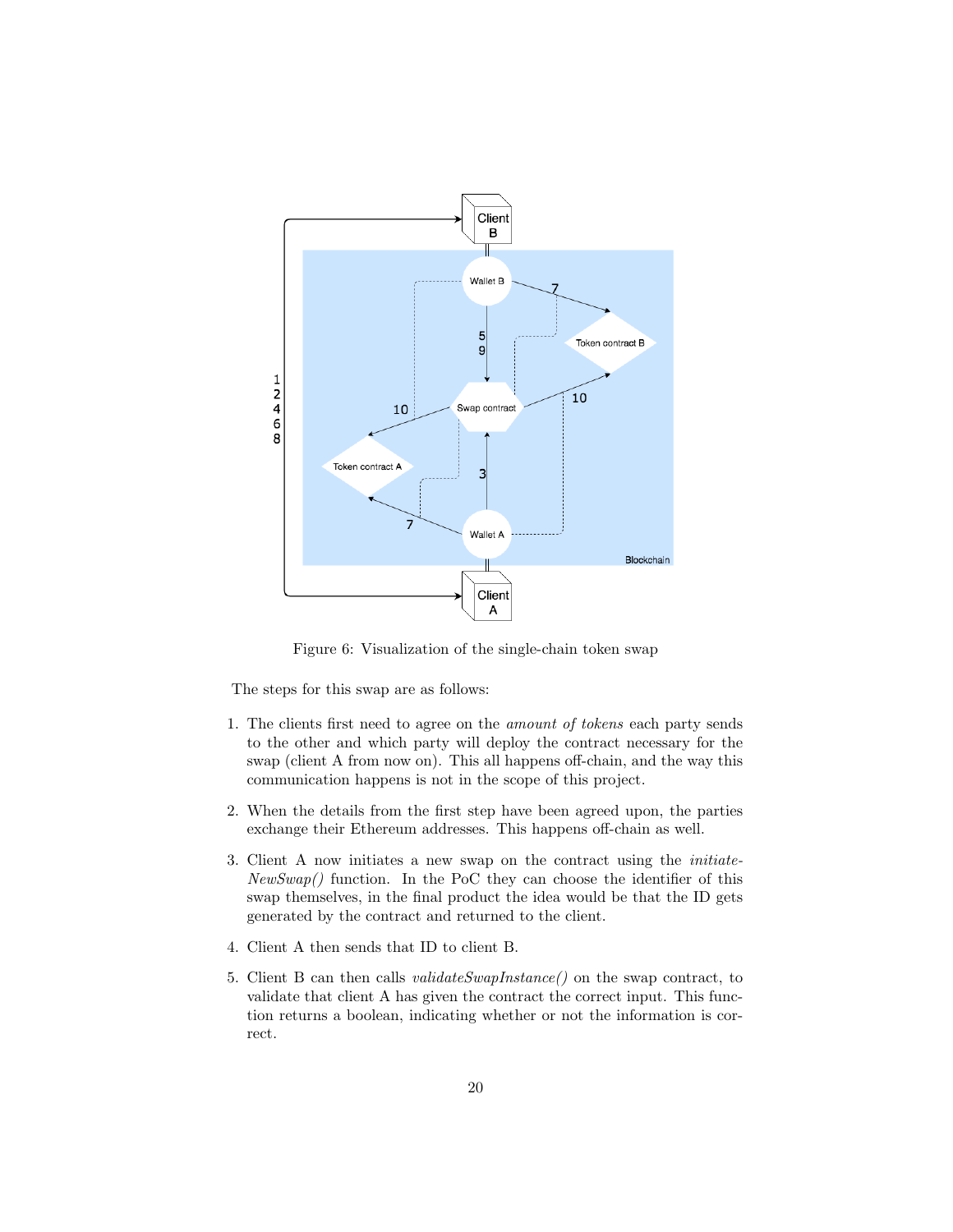- 6. Client B sends client A a confirmation that they agree with the initiated swap
- 7. Now both parties can use approve() on their respective token contract to allow the swap contract to handle a specific amount of their funds.
- 8. Client A then sends client B an off-chain confirmation that they set the right allowance. Client B could also in intervals check the allowance client A has given the contract, or a combined version of these methods, where client A sends the off-chain confirmation, after which client B checks this on-chain. We have not decided which method is best.
- 9. When client B sees that client A has set their allowance, and client B has as well, they can call claim() on the contract, with the ID as parameter.
- 10. The contract then immediately tries to transfer the money from client A's wallet to client B's wallet, and vice versa. The contract uses the transferFrom() function on the token contracts for this. As explained, these two transactions happen either both, or not at all.

The contract is also available at the Git repository<sup>[12](#page-20-3)</sup>. It is also worthy to note that for this contract there is no need for a  $refund()$  function, since the funds are not deposited to the swap contract. This is still a proof of concept, and further development is required before this contract can be used in practice. However, we feel that the main issues for performing such an atomic swap have been tackled by means of performing the swap via allowances on the ERC-20 token contracts.

# <span id="page-20-0"></span>5 Discussion

The atomic swap is currently a popular subject and there is still a lot of research that can be done. The suggestions for future research below are based on our own experiences during this project. Some are follow-ups to the research done in this project, others are based on things we found during the project that require more research but were out of scope.

There are several aspects of our research that can be extended. Primarily, the scalability of the swap contracts is an interesting subject. If implemented in production, we find that security and scalability are of utmost importance. Therefore, besides experimentation with reusable contracts, research into potential attack vectors and security details are also required.

## <span id="page-20-1"></span>5.1 Future research

## <span id="page-20-2"></span>5.1.1 Off-chain communication

Something that was simply outside of the scope of this project was the off-chain communication between clients that is necessary for initiating a transaction

<span id="page-20-3"></span><sup>&</sup>lt;sup>12</sup>[Git repository: https://github.com/clvang000/SNE](https://github.com/clvang000/SNE_TNO_RP1)\_TNO\_RP1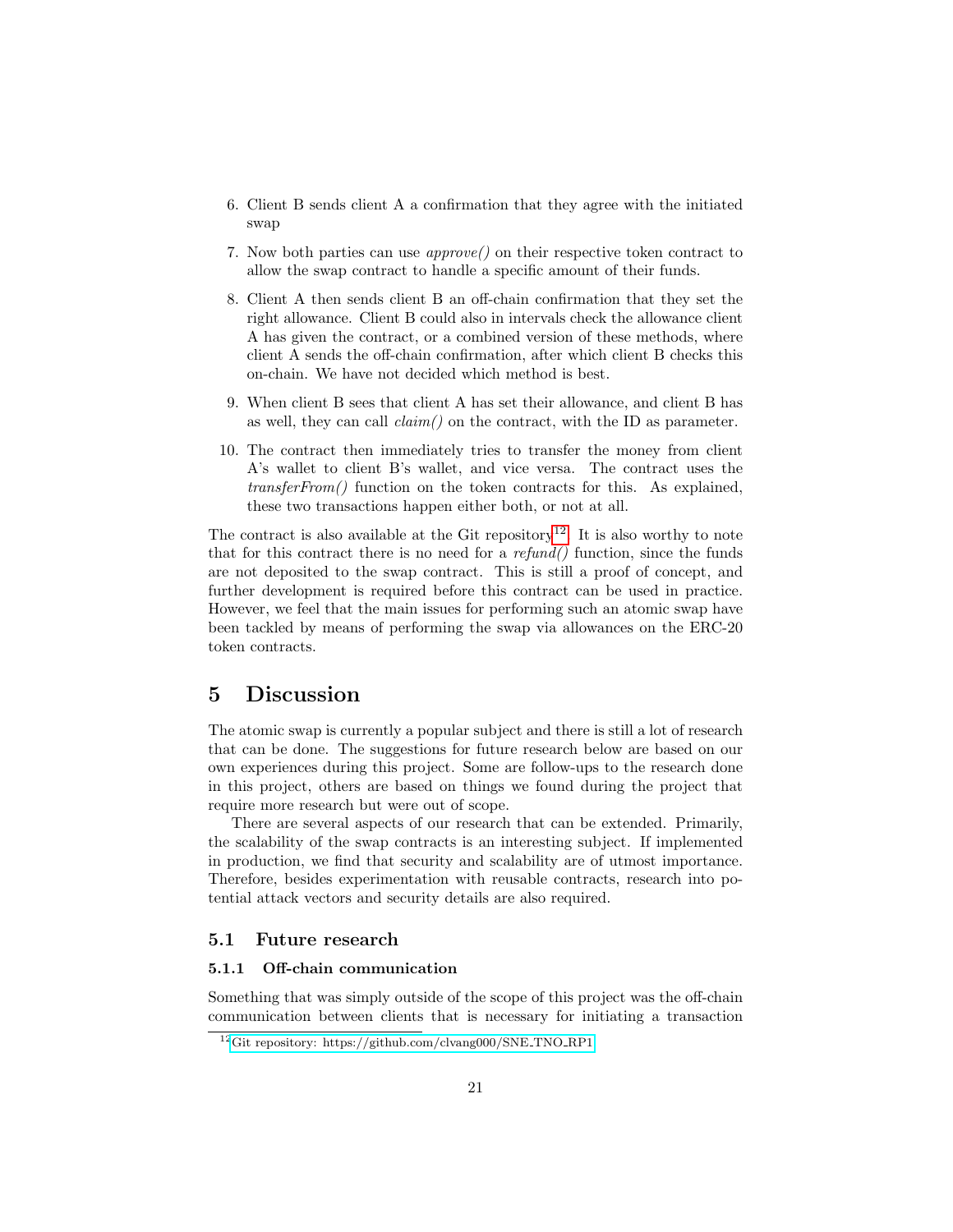as well as exchanging data during the transaction. There are lots of ways to do this, but as this is a relatively new problem, chances are there are still improvements to be made. Web3.js, for instance, is 'a collection of libraries which allow you to interact with a local or remote Ethereum node, using a HTTP or IPC connection' [\[18\]](#page-24-17). This is one way for web-based decentralized exchanges to interact with wallets on client computers, which allows these exchanges to execute the steps required for such a swap in an efficient manner. The client still has full control over the actual execution, as each transaction has to be confirmed by them.

## <span id="page-21-0"></span>5.1.2 Attack vectors

For the cross-chain atomic swaps (HTLC), we briefly want to mention a possible attack vector here that we have come across. The question that we raise here is the following: is it possible that once both client A and B have both deposited their funds to the corresponding swap contract, client A will claim its funds from swap contract B and then make it so that client B cannot claim their funds (for instance with a DoS attack) until the timeout is expired on swap contract A, such that he/she can then call  $refund()$  on swap contract A, leaving client A with all the funds? It is worthy to mention that the HTLC may be slightly flawed in this respect. Next to this attack vector, it is important to research the possible other attacks on smart contracts. This would be essential in order to confidently say that the contracts we developed, or may develop in the future, are not vulnerable to any known exploits.

There are also other attack vectors related to the HTLC. For instance, client B might be able to retrieve the key generated by client A before putting their own funds on the contract on blockchain B, allowing them to pull client A's funds directly without risking their own funds at all. The client-side actions should be analyzed as well.

Another general issue with the timeout used in the swaps is the fact that the exchange rate of the tokens/coins that are being swapped will vary during the process of the swap. Based on this information either party may decide they want to stop the transaction or possibly not even send the funds to the swap contract. However, if either party has sent their funds, and the other party decides they do not want to go through with it, the first party will have to wait until the timeout has passed to refund their funds. With the volatility of cryptocurrencies this might be something to look into, possibly by shortening the timeout or creating another theory altogether.

#### <span id="page-21-1"></span>5.1.3 Reusable contracts

As of yet, we have developed a novel way (to our knowledge) to perform an atomic swap of tokens with a reusable smart contract on the Ethereum blockchain. We believe this to be an efficient method of doing so, since no additional transaction information will need to be stored on the blockchain, in order to make the transition from a single-usage contract to a reusable contract. An interesting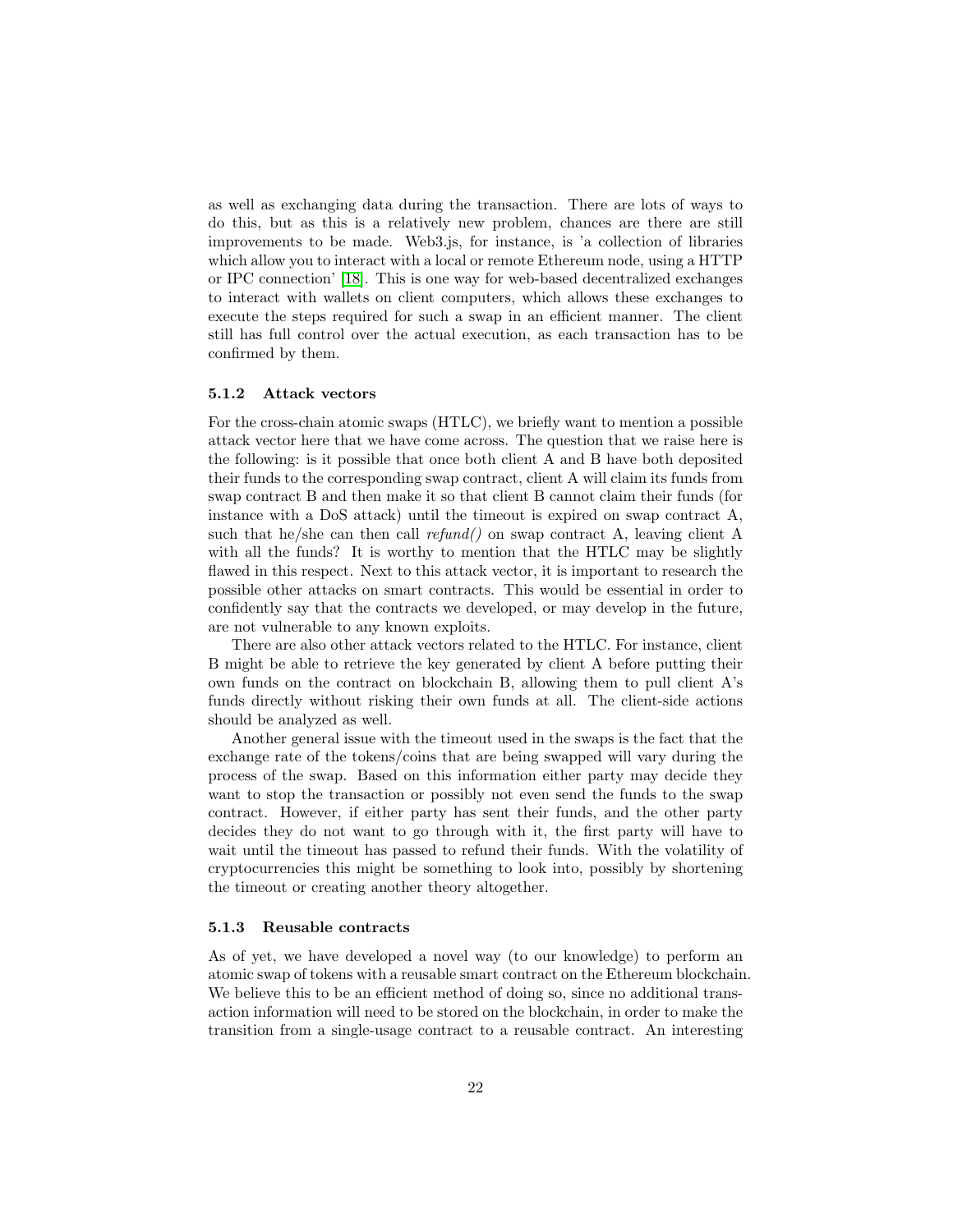future field of study, would be to also further analyze the other four cases of atomic swaps that we investigated, and see if there are any efficient implementations of reusable contracts possible. Whenever a token is involved, we can use the transfer method that we developed for the single-chain token transfer. With respect to coins, we explained that the swap contract will most likely need to keep track of its transaction history. We could investigate if applying this method for coins is 1. possible and 2. more efficient than using single-swap contracts, and if so, how much efficiency is gained with regard to scalability. The development of cross-chain reusable contracts is challenging as well and it would be an interesting subject to further investigate.

### <span id="page-22-0"></span>5.1.4 Atomic swaps on other blockchains

Now that we have obtained knowledge and practical experience of how to implement atomic swaps using smart contracts on the Ethereum blockchain it would also be interesting to find out what possibilities there are to implement atomic swaps on and with other blockchains.

### <span id="page-22-1"></span>5.1.5 Analysis of decentralized exchanges

While this project already includes an analysis of different decentralized exchanges, these projects are either not yet released, or still very new. This means that in a short while the landscape will have changed considerably. Future research could therefore analyze these projects in more detail. There are multiple aspects to these exchanges. Firstly, how decentralized are they really, ie. is the whole platform distributed, or just the financial aspect? For instance, as has been discussed in section [3.2,](#page-6-1) Altcoin.io seems to be very decentralized based on the information currently available on their website. Another aspect is security. Decentralization does not plug every security hole, and decentralized exchanges should be tested on security and reliability just as rigorously as their centralized counterparts.

## <span id="page-22-2"></span>6 Conclusion

In this report, we have explained the smart contracts that we developed to perform a single-chain atomic swap between two parties. We have implemented this method for swapping tokens and for swapping coins and tokens. The tokens involved in this atomic swap can by any type of ERC-20 compatible token. This can be specified by the creator of the contract, when he/she published the contract on the blockchain. Also, we have extended the already existent method of performing a cross-chain coin swap (using a HTLC) by implementing smart contracts that also function for ERC-20 compatible tokens. For both the single-chain and cross-chain atomic swaps, we have explained why we regard the process is indeed atomic and reliable. Besides the research into these singleswap contracts, we have looked into a more scalable method of performing the swaps, which is to deploy a swap contract on the blockchain only once, instead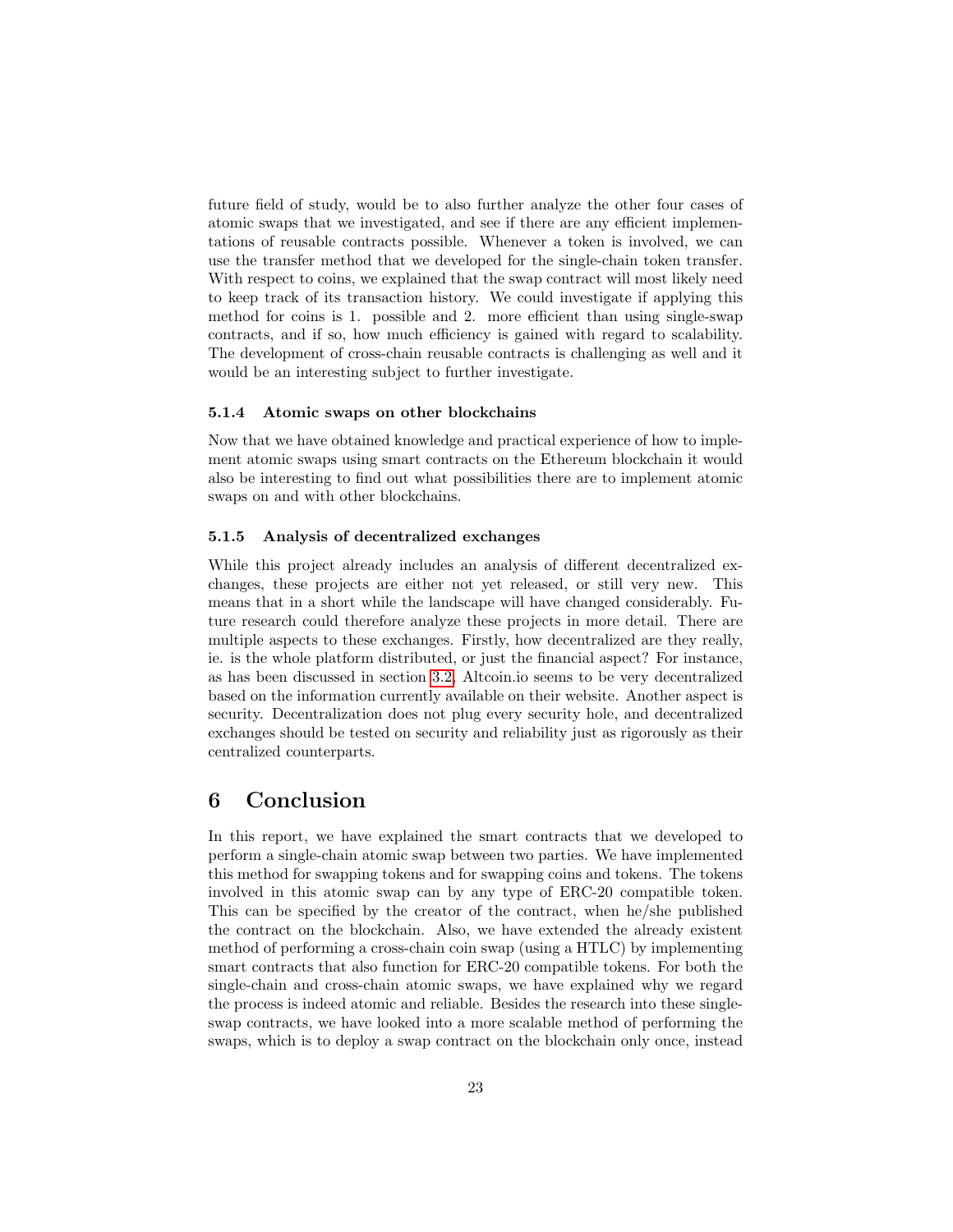of deploying a new contract for each swap. By extending the single-chain token swap contract, we have developed a multi-swap (reusable) contract that is much more scalable than the original contract. This reusable contract is a proof of concept and shows that such a method of performing atomic swaps is indeed possible for tokens. More research can still be done into varying subjects, such as reusable contracts and possible attack vectors. This project has shown the versatility that smart contracts have on the Ethereum blockchain. It is clearly possible to use them for a wide range of applications, including using them as a third party to oversee the process of atomic swaps.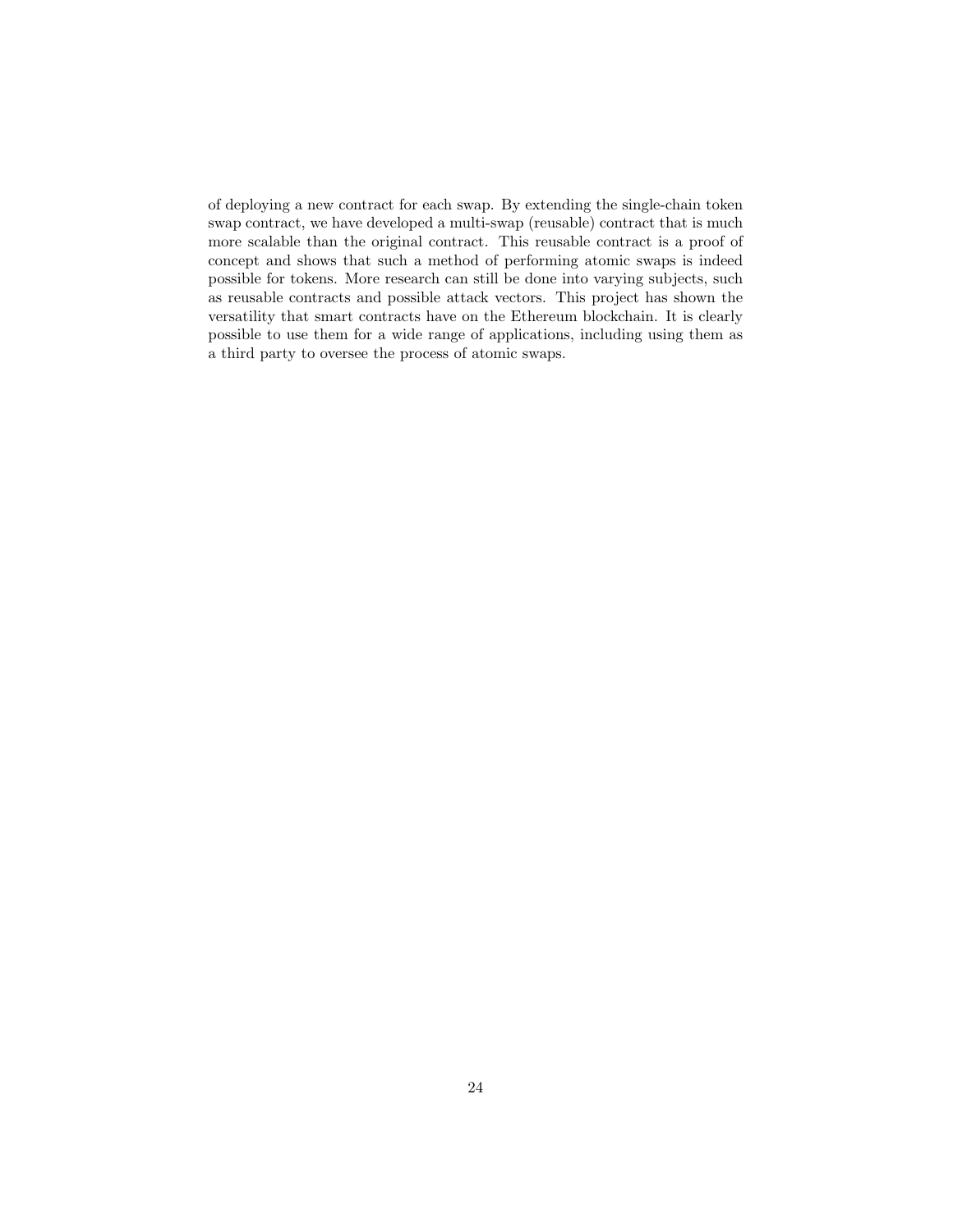## References

- <span id="page-24-9"></span>[1] altcoin.io: A truly decentralized cryptocurrency exchange. https://www.altcoin.io/.
- <span id="page-24-1"></span>[2] Bitgrail cryptocurrency exchange claims \$195 million lost to hackers. "fortune.com/2018/02/11/bitgrail-cryptocurrency-claims-hack".
- <span id="page-24-12"></span>[3] Blockport: The first social crypto exchange. Based on a hybriddecentralized architecture. https://blockport.io/.
- <span id="page-24-13"></span>[4] Blockport Whitepaper v1.0.5. https://blockport.io/readthe/whitepaper.pdf.
- <span id="page-24-11"></span>[5] Ethereum Atomic Swap. https://github.com/AltCoinExchange/ethatomicswap.
- <span id="page-24-4"></span>[6] Ethereum Project. https://www.ethereum.org/.
- <span id="page-24-6"></span>[7] Quorum: Advancing Blockchain Technology. https://www.jpmorgan.com/global/Quorum.
- <span id="page-24-8"></span>[8] State of the DApps: 977 Projects Built on Ethereum. https://www.stateofthedapps.com/.
- <span id="page-24-7"></span>[9] The Techruption Blockchain Project. https://blockchain.tno.nl/projects/techruption/.
- <span id="page-24-5"></span>[10] TNO: innovation for life. https://www.tno.nl/nl/.
- <span id="page-24-2"></span>[11] Atomic Action: Will 2018 Be the Year of the Cross-Blockchain Swap?, Jan 2018. https://www.coindesk.com/atomic-action-will-2018-year-crossblockchain-swap/.
- <span id="page-24-0"></span>[12] Chris Baraniuk. Bitfinex users to share 36% of bitcoin losses after hack, Aug 2016. http://www.bbc.com/news/technology-37009319.
- <span id="page-24-10"></span>[13] Juan Benet. Ipfs-content addressed, versioned, p2p file system.  $arXiv$ preprint arXiv:1407.3561, 2014.
- <span id="page-24-3"></span>[14] Vitalik Buterin. Ethereum: A next-generation smart contract and decentralized application platform. 2014.
- <span id="page-24-16"></span>[15] Thomas Dickerson, Paul Gazzillo, Maurice Herlihy, and Eric Koskinen. Adding concurrency to smart contracts. arXiv preprint arXiv:1702.04467, 2017.
- <span id="page-24-15"></span>[16] Ethereum. Clique PoA protocol & Rinkeby PoA testnet Issue #225 ethereum/EIPs.
- <span id="page-24-14"></span>[17] Ethereum. ethereum/ropsten, Aug 2017.
- <span id="page-24-17"></span>[18] Ethereum. ethereum/web3.js, Jan 2018. https://github.com/ethereum/web3.js.